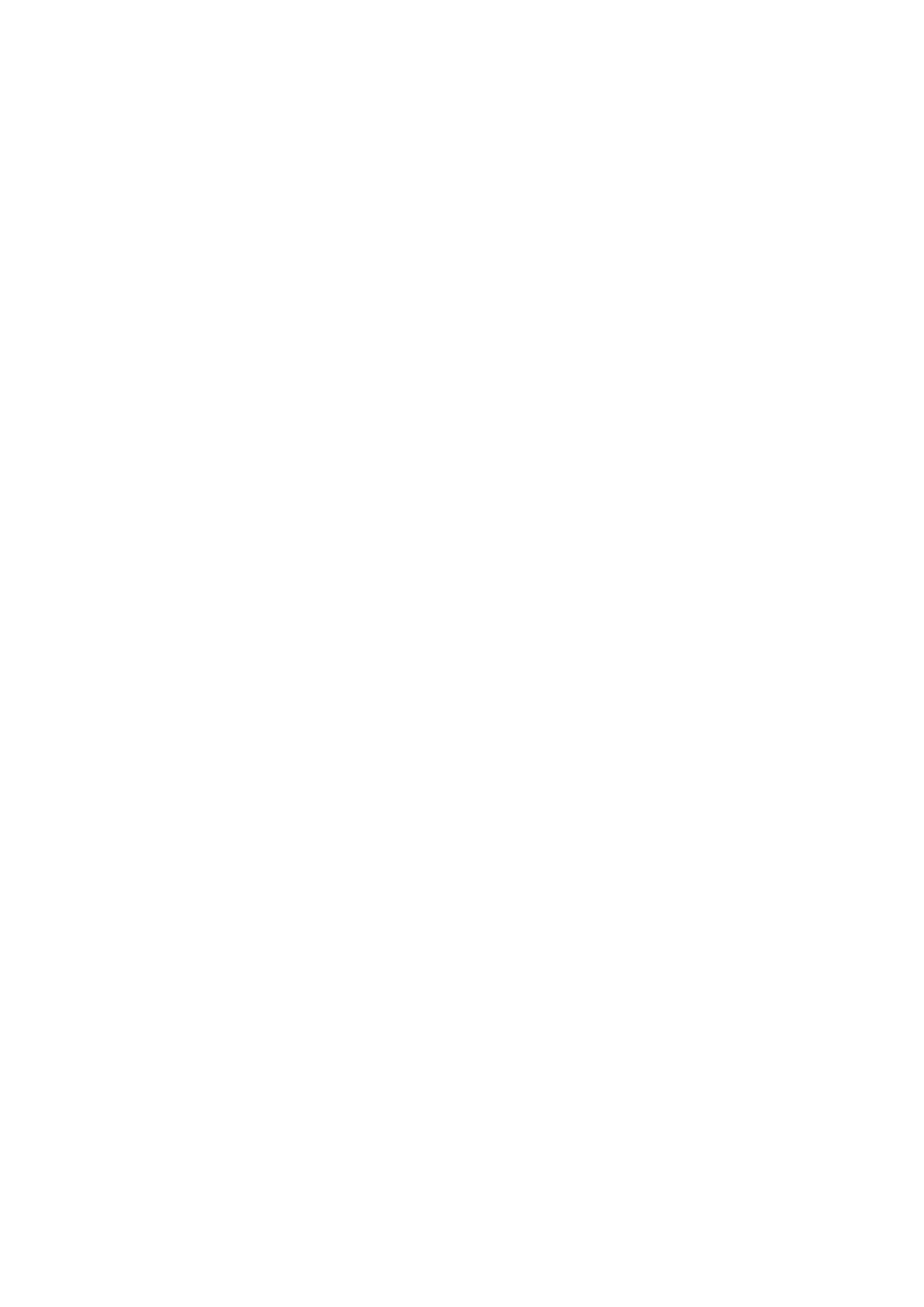# **TABLE OF CONTENTS**

|     |                                                                                | page |
|-----|--------------------------------------------------------------------------------|------|
| I.  |                                                                                |      |
| II. |                                                                                |      |
|     |                                                                                |      |
|     |                                                                                |      |
|     | <i>i.</i> Failure of effective measure to prevent and respond to the Fukushima |      |
|     |                                                                                |      |
|     |                                                                                |      |
|     |                                                                                |      |
|     |                                                                                |      |
|     |                                                                                |      |
|     |                                                                                |      |
|     |                                                                                |      |
|     |                                                                                |      |
|     |                                                                                |      |
|     |                                                                                |      |
| Ш.  |                                                                                |      |
|     |                                                                                |      |
|     |                                                                                |      |
|     |                                                                                |      |
|     |                                                                                |      |
|     |                                                                                |      |
|     |                                                                                |      |
| IV. |                                                                                |      |
|     |                                                                                |      |
|     |                                                                                |      |
|     |                                                                                |      |
|     |                                                                                |      |
| V.  |                                                                                |      |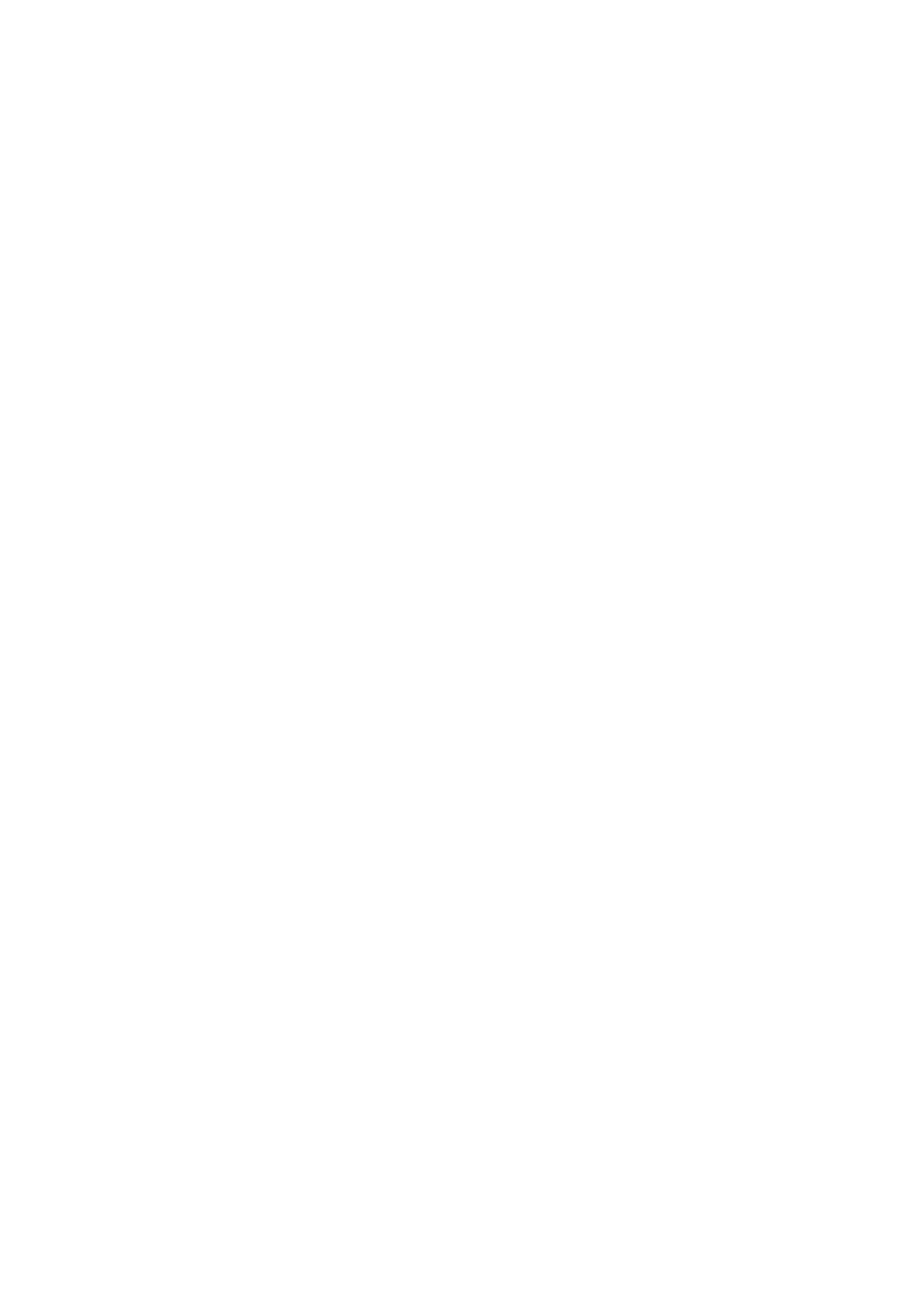# **JAPAN**

# **SUBMISSION OF HUMAN RIGHTS NOW TO THE COMMITTEE ON ECONOMIC, SOCIAL AND CULTURAL RIGHTS**

# <span id="page-4-0"></span>**I. INTRODUCTION**

1.1 The present submission was produced by Human Rights Now to be submitted to the Committee on Economic, Social and Cultural Rights (hereinafter 'Committee') in advance of its consideration of Japan's Third Periodic Report on the implementation of the obligations under the International Covenant on Economic, Social and Cultural Rights (hereinafter 'ICESCR') at the  $49<sup>th</sup>$  session.

1.2 Human Rights Now is an international human rights NGO based in Tokyo, Japan. It comprises more than 700 members, most of whom are lawyers and scholars. It has worked to protect and promote human rights for the people across the world with a special focus upon Asian countries<sup>1</sup>.

1.3 The submission concentrates upon the human rights situation in the aftermath of the Great East Japan Earthquake of 11 March  $2011^2$ . The tremor of magnitude 9 was disastrous. It generated massive tsunamis along the East coast of Japan, culminating in more than 15,000 casualties and the evacuation of more than  $330,000$  residents<sup>3</sup>. It also rendered dysfunctional the nuclear power stations in Fukushima Prefecture, and a nuclear emergency was declared accordingly.

1.4 Three primary issues will be elaborated in due course. Those are, first, the health conditions both of Fukushima residents and those in other areas in relation to nuclear radiation leaks; second, the poor housing conditions of the evacuees; and third, the safety of food and products.

1.5 It should be noted that the following concluding observations of the Committee

<sup>1</sup> For further information, please consult the homepage at http://hrn.or.jp/eng/outline/

<sup>&</sup>lt;sup>2</sup> For our prior activities in relation to the Great East Japan Earthquake, please visit the following website,

http://hrn.or.jp/eng/activity/area/japan/

<sup>&</sup>lt;sup>3</sup> Headquarters for Emergency Disaster Control, Cabinet Office, Government of Japan, "2011 REPORT ON EAST JAPAN EARTHQUAKE" (2011), p. 2. (in Japanese), available at, http://www.kantei.go.jp/saigai/pdf/201201101700jisin.pdf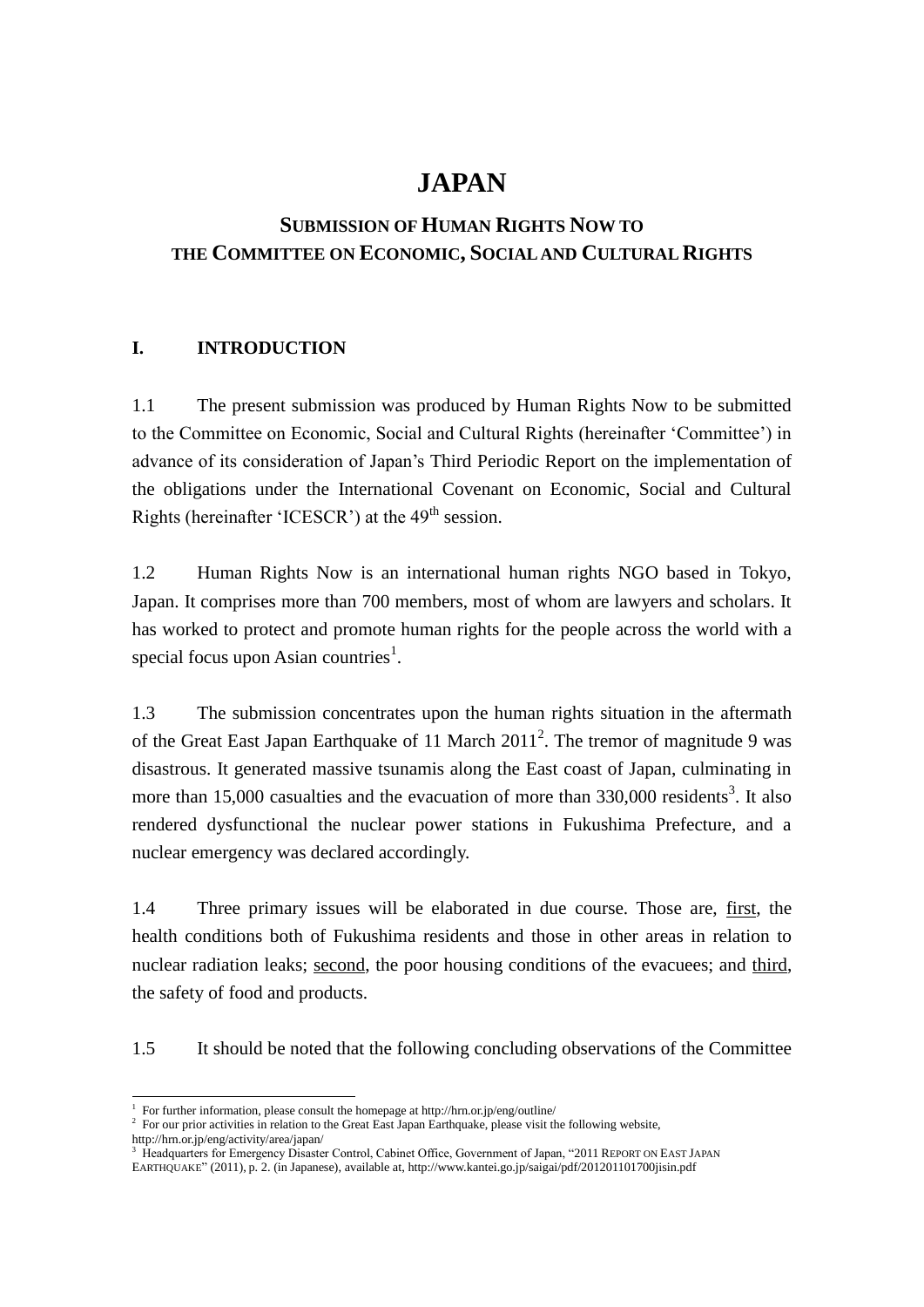concerning the Hanshin-Awaji Earthquake disaster and the nuclear power installation accident were included in the second periodic report of Japan,

With respect to the nuclear power installations:

*'The Committee was concerned about reported incidents in nuclear power stations and the lack of transparency and disclosure of necessary information regarding the safety of such installations, and also the lack of advance nationwide and community preparation for the prevention and handling of nuclear accidents'*<sup>4</sup> and

*recommends increased transparency and disclosure to the population concerned of all necessary information on issues relating to the safety of nuclear power installations, and further urges the State party to step up its preparation of plans for the prevention of, and early reaction to, nuclear accidents' 5 .*

Furthermore, regarding the Hanshin-Awaji Earthquake;

*'The Committee is concerned that despite large resettlement programmes planned and executed by Hyogo Prefecture in the aftermath of the great Hanshin-Awaji earthquake, the population most affected has not always been consulted adequately, and as a consequence many single older persons now live in environments totally unfamiliar to them with little or no personal attention. Apparently, little or no psychiatric or psychological treatment is being offered for people who have lost their families. Many resettled earthquake victims who are over 60 years of age lack community centres, access to health centres and outpatient nursing'<sup>6</sup> , 'The Committee notes with concern that poorer sections of the population in the Hanshin-Awaji areas affected by the earthquake are finding it increasingly difficult to finance their building reconstruction. Some were forced to sell their property in order to pay off their existing mortgages without being able to rebuild their house'<sup>7</sup> ,* and

*'The Committee recommends that State party encourage Hyogo Prefecture to step up and expand its community service, in particular to older and disabled persons'<sup>8</sup> and 'speedily take effective measures to assist poorer earthquake victims in meeting their financial obligations to public housing funds or banks, undertaken to reconstruct their destroyed houses, in order to help them avoid having to sell their properties to meet continuing mortgage payments' 9 .*

Despite the concerns and recommendations in the concluding observations of

<sup>4</sup> The Committee on Economic Social and Cultural Rights, "CONSIDERATION OF REPORTS SUBMITTED BY STATES PARTIES UNDER ARTICLES 16 AND 17 OF THE COVENANT : CONCLUDING OBSERVATIONS OF THE COMMITTEE ON ECONOMIC, SOCIAL AND CULTURAL RIGHTS", E/C. 12/1/1 Add. 67 (2001), para. 22.

 $5$  *Ibid.*, para. 49.

<sup>6</sup> Ibid., para. 27.

 $^7$  *Ibid.*, para. 28.

<sup>8</sup> Ibid., para. 54.  $9$  *Ibid.*, para. 55.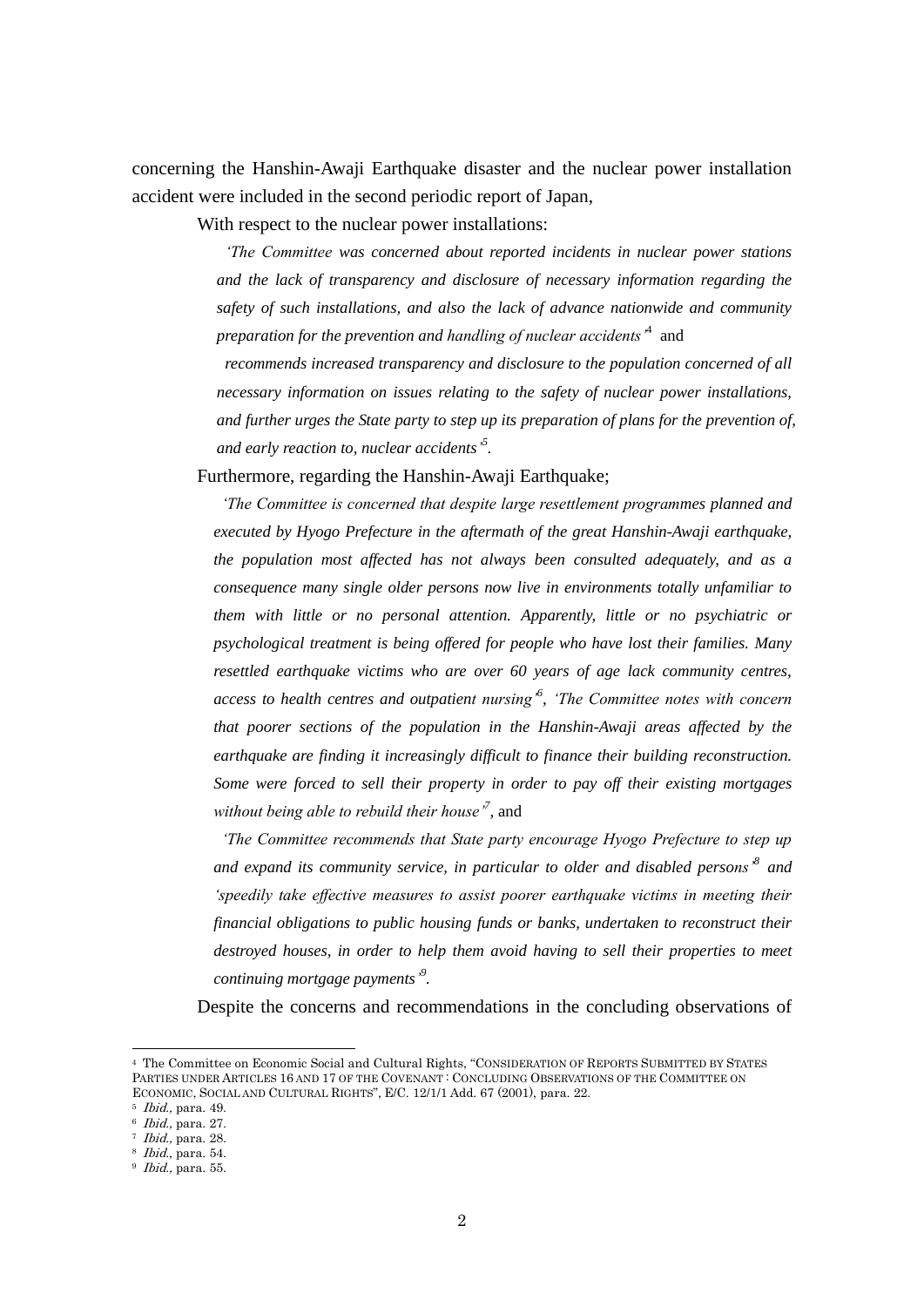the Committee in the second periodic report, the government failed to implement the above recommendations. Thus, the rights of people affected by the East Japan Earthquake and residents around the Fukushima Nuclear Power Plants under this Covenant have been seriously violated.

Therefore, this Submission by Human Rights Now focuses upon the facts in 2011 that the rights of affected persons and residents around the nuclear power station were and have been endangered without the above-mentioned recommendations being implemented substantially.

The Government submitted the third periodic report on 22 December 2009 which was issued before the East Japan Earthquake, and the above issues were not included.

1.6 Considering the situation, Human Rights Now would like to propose the followings list of issues and recommendations:

- The Committee is to ask the government to disclose detailed information regarding the measures taken for the East Japan Earthquake and the meltdown of the Fukushima Dai-ichi Nuclear Power Station as well as data concerning affected persons, as well as the status of implementation on above-mentioned recommendations.
- The Committee is to give recommendations so as to improve the situation on the basis of the information submitted from the government and NGOs.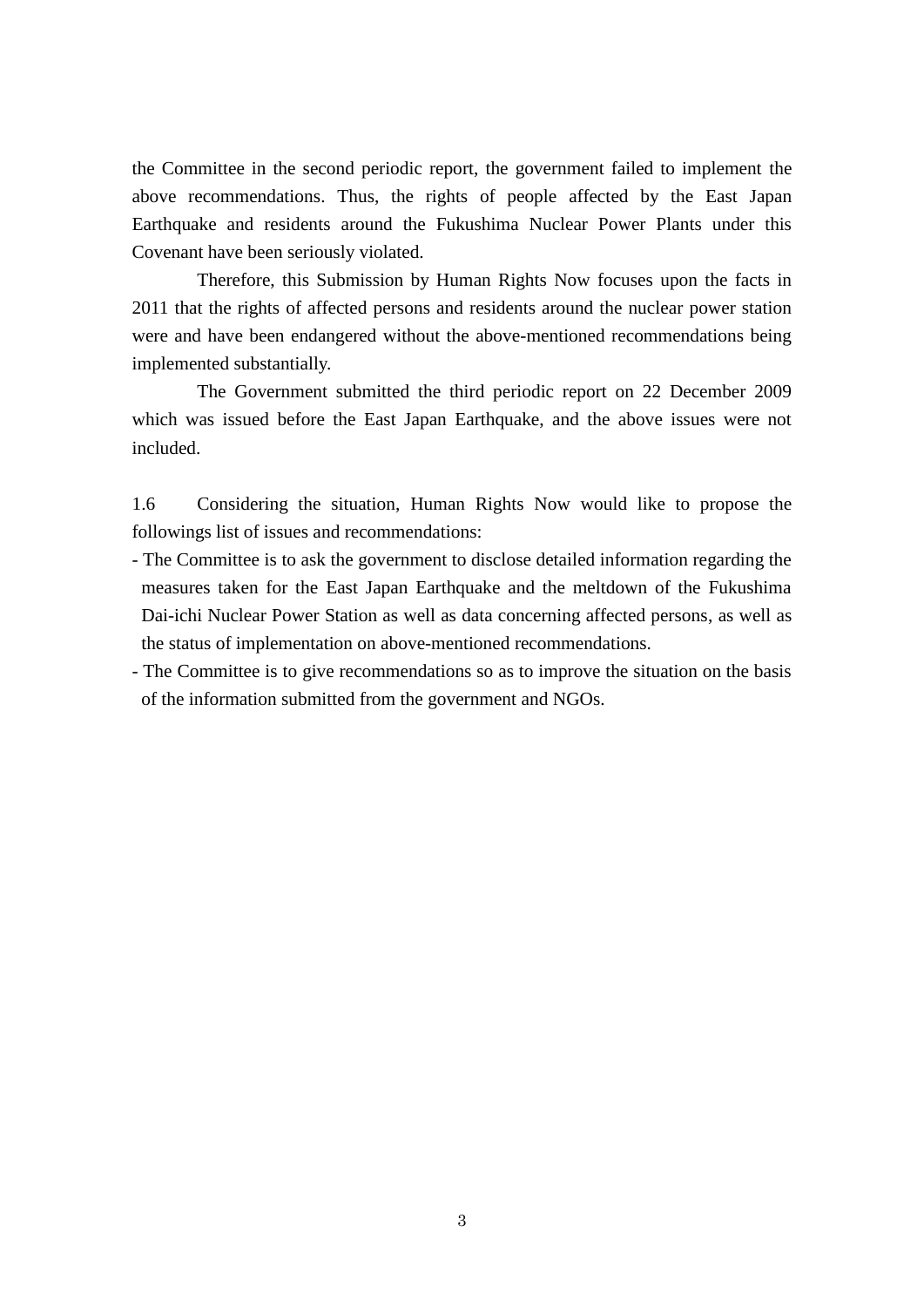# <span id="page-7-0"></span>**II. RIGHT TO HEALTH (ARTICLE 12)**

# <span id="page-7-1"></span>**A. LEGAL FRAMEWORK**

2.1 Article 12 of the ICESCR protects the right to enjoy 'the highest attainable standard of physical and mental health'. The Committee interpreted this right as 'a right to the enjoyment of a variety of facilities, goods, services and conditions necessary for the realization of the highest attainable standard of health (emphasis added)<sup> $10$ </sup>. Accordingly, paragraph 2 (d) of the same Article which guarantees 'the creation of conditions which would assure to all medical services and medical attention in the event of sickness' is to be construed as to include 'the provision of … timely access to basic preventive, curative, rehabilitative health services (emphasis added)<sup> $11$ </sup>. The Committee also viewed that measures taken by the Government may include judicial remedies $^{12}$ .

2.2 Therefore, the Japanese Government must take measures to ensure the conditions under which the highest attainable standard of health is realized. Medical services must be provided adequately and in a timely fashion. Where the situation so requires, effective remedies must be given. Insufficient expenditure or misallocation of public resources which prevents persons from enjoying their right to health could constitute a violation of Article  $12^{13}$ .

# <span id="page-7-2"></span>**B. FACTUAL BACKGROUND**

2.3 The Great East Japan Earthquake on March 11 caused threats to the right to health of many affected people who suffered from this disaster in various ways and were evacuated from their residence. The government, however, failed seriously to take necessary measures to protect the right to heath of the affected people and thereby endangered the affected people's right to health.

2.4 In particular, due to radioactive contamination resulting from TEPCO's Fukushima Daiichi nuclear power plant accident (hereinafter, the "Fukushima nuclear accident"), it has been estimated that the amount of radioactive materials released is

 $\overline{\phantom{a}}$ 

<sup>&</sup>lt;sup>10</sup> Committee on Economic, Social and Cultural Right, "GENERAL COMMENTS 14 THE RIGHT TO THE HIGHEST ATTAINABLE STANDARD OF HEALTH (ARTICLE 12 )", E/C. 12/ 2000/4[hereinafter "General Comments 14"], para. 9. <sup>11</sup> *Ibid.,* para. 4.

 $12$  Committee on Economic, Social and Cultural Right, "GENERAL COMMENTS 3 THE NATURE OF STATE PARTIES OBLIGATIONS

<sup>(</sup>ARTICLE 2 PARAGRAPH 1)", E/1991/23 para. 5. <sup>13</sup> General Comments 14, *supra* note 10, para. 52.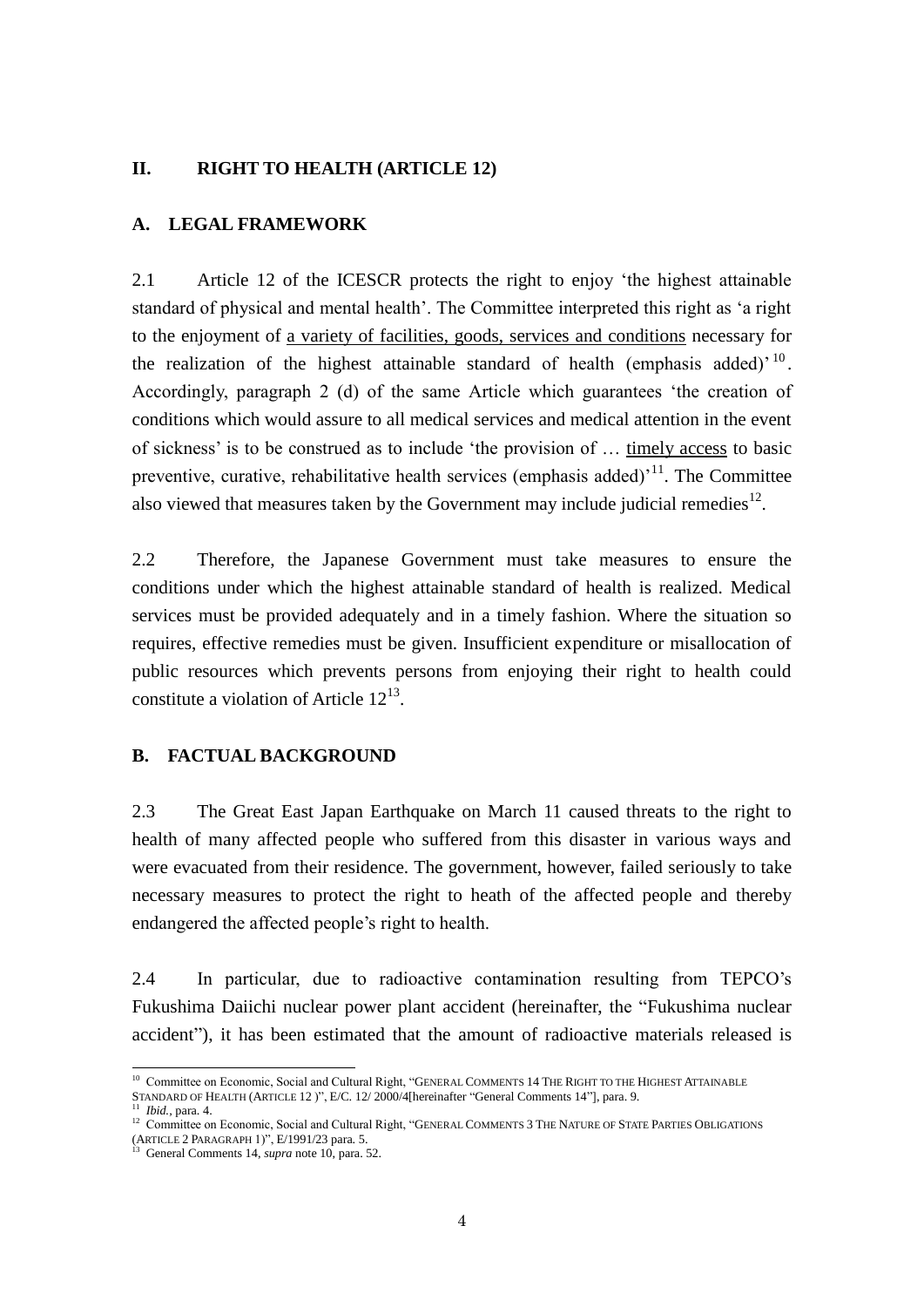over 168 times that which was released by the atomic bomb in Hiroshima<sup>14</sup>. This creates serious risks to the health of the population, in particular expecting mothers, infants, children and the young generations most vulnerable to harm from radiation living in wide areas which have not been designated as evacuation areas<sup>15</sup>. Although the Japanese government, along with local governments, has been implementing various kinds of measures, Human Rights Now must report a serious failure to protect people's right to health guaranteed by the Covenant.

# *i. Failure of effective measure to prevent and respond to the Fukushima nuclear accident*

2.5 The Japanese government failed to implement the follwing recoomendation made by the Committee to its second report.

> *'recommends increased transparency and disclosure to the population concerned of all necessary information, on issues relating to the safety of nuclear power installations, and further urges the State party to step up its preparation of plans for the prevention of, and early reaction to, nuclear accidents<sup>16</sup> .*

It is revealed that the government failed to prepare effective plans for the prevention of a nuclear accident. Also the early reaction of the government to the accident of Fukushima Dai-ichi Nuclear Station was totally inadequate<sup>17</sup>. Indeed, the government itself admits that it has never anticipated the type of trouble that actually occurred at Fukushima Dai-ichi Nuclear Station and thus no effective measures to prevent meltdown were established prior to the accident.

# *ii. Failure of disclosure*

2.6 After the accident took place in Fukushima Dai-ichi Nuclear Station, the Japanese government failed to disclose all necessary information to the affected population of the Fukushima nuclear accident in a timely manner.

-

Sankei News, "RELEASED CAESUIM 168 TIMES OF HIROSHIMA BOMBS" ( 26 August 2011), available at,

"INVESTIGATION REPORT" (December 2011), available at, http://icanps.go.jp/eng/

<sup>&</sup>lt;sup>14</sup> This caluculation is admitted by the government.

http://sankei.jp.msn.com/science/news/110826/scn11082619220001-n1.htm

<sup>15</sup> For further information , please look at the homepage of the Nuclear and Industrial Safety Agency, Ministry of Economy, Trade and Industry at http://www.nisa.meti.go.jp/

<sup>&</sup>lt;sup>5</sup> The Committee on Economic Social and Cultural Rights, "CONSIDERATION OF REPORTS SUBMITTED BY STATES PARTIES UNDER ARTICLES 16 AND 17 OF THE COVENANT: CONCLUDING OBSERVATIONS OF THE COMMITTEE ON ECONOMIC, SOCIAL AND CULTURAL RIGHTS", E/C. 12/1/1 Add. 67 (2001), para. 49.

<sup>&</sup>lt;sup>17</sup> Investigation Committee on the Accident at the Fukushima Nuclear Power Stations of Tokyo Electric Power Company,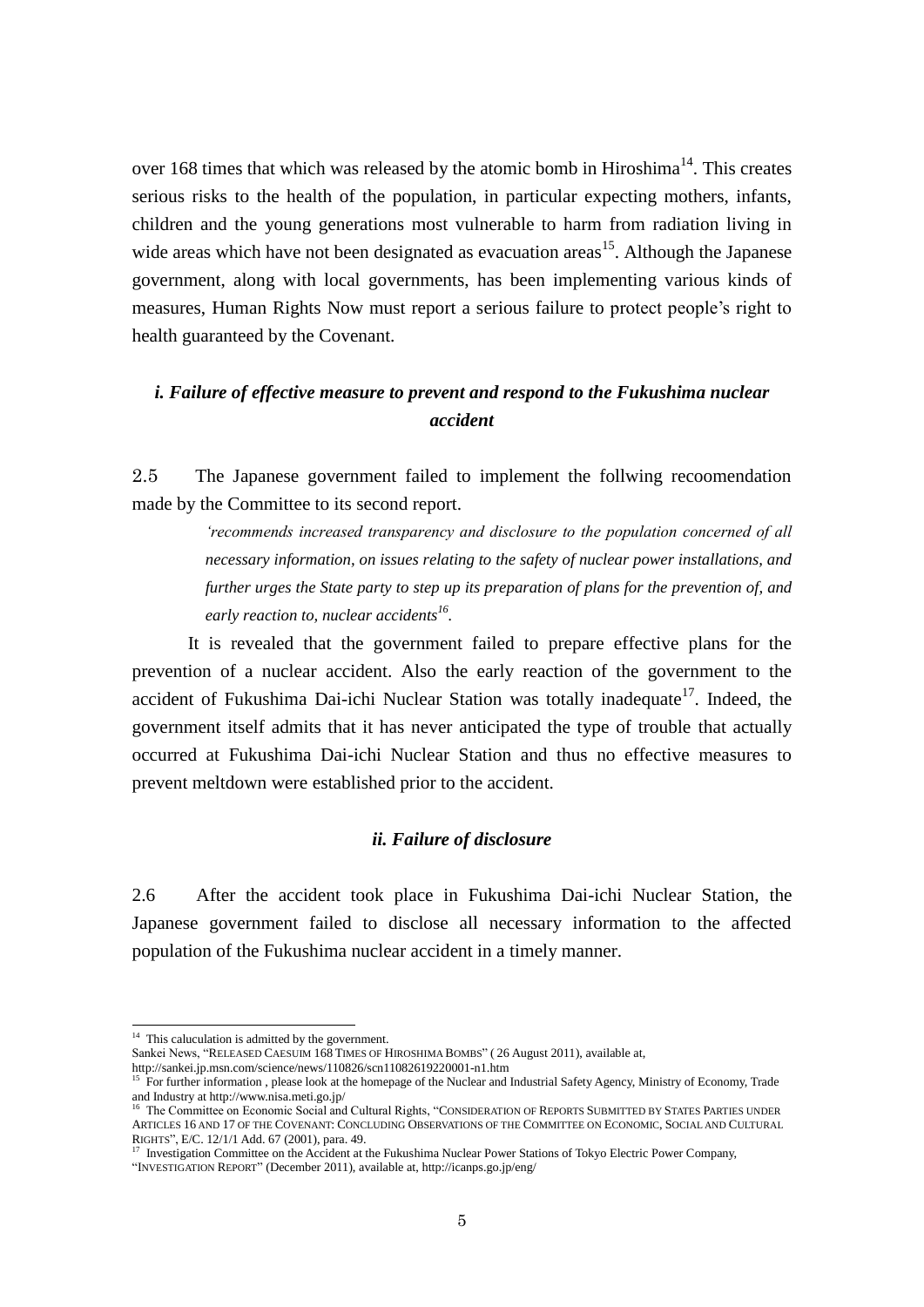Prior to the accident, the government had developed the System for Prediction of Environment Emergency Dose Information (SPEEDI) for use in emergency, however it was not utilised at all to ensure the safety of the residents.

Although the system was measuring the relevant data and correctly predicting the spread of the radiation, and the government was aware of the results at the earliest stage, officials including the Minister of Health, Labour and Welfare decided not to make them public. It was not until 23 of March 2011 that the government disclose the information of  $SPEEDI<sup>18</sup>$ .

As a result, in the immediate aftermath of the Earthquake, a large number of residents in Fukushima prefecture were exposed to the leaked nuclear radiation for a considerable period of time. Some residents evacuated to a shelter where radiative pollution was especially serious (the case of *Akōgi* shelter) without knowing it, and a number of residents evacuated to the very direction to which radioactive materials flew over (the case of residents in *Namié* town who evacuated under the direction of town officials who were not notified with the SPEEDI data).

Moreover, without warning, many people living in Fukushima city and Koriyama city stayed outside for a long time and exposed themselves to high level radiation. At that time, the waterworks in the region did not properly function so the residents, including children, waited outdoors for a few hours to receive water. Some had to leave their houses to buy food and daily necessities. Some even drank water contaminated by the nuclear radiation, not knowing its potential danger.

2.7 Even after the disclosure of SPEEDI data, the government failed to disclose detailed information on the level of nuclear contamination to the affected population.

It was not until late August that the government disclosed a map detailing soil contamination by cesium 134 and 137. Moreover, the government has not yet disclosed all data of contamination regarding other nuclear materials emmited by the nuclear accident.

Regarding the information of radiation level in air, the government and local governments have failed to provide detailed information to the population concerned. Although local governments monitor and disclose airborne radiation levels everyday, many citizens claim that the number of monitoring points are not sufficient.

Moreover, many citizens claims that there are serious gaps between the radiation level announced by local governments and the actual level measured by themselves or

<sup>-</sup><sup>18</sup> *Ibid*.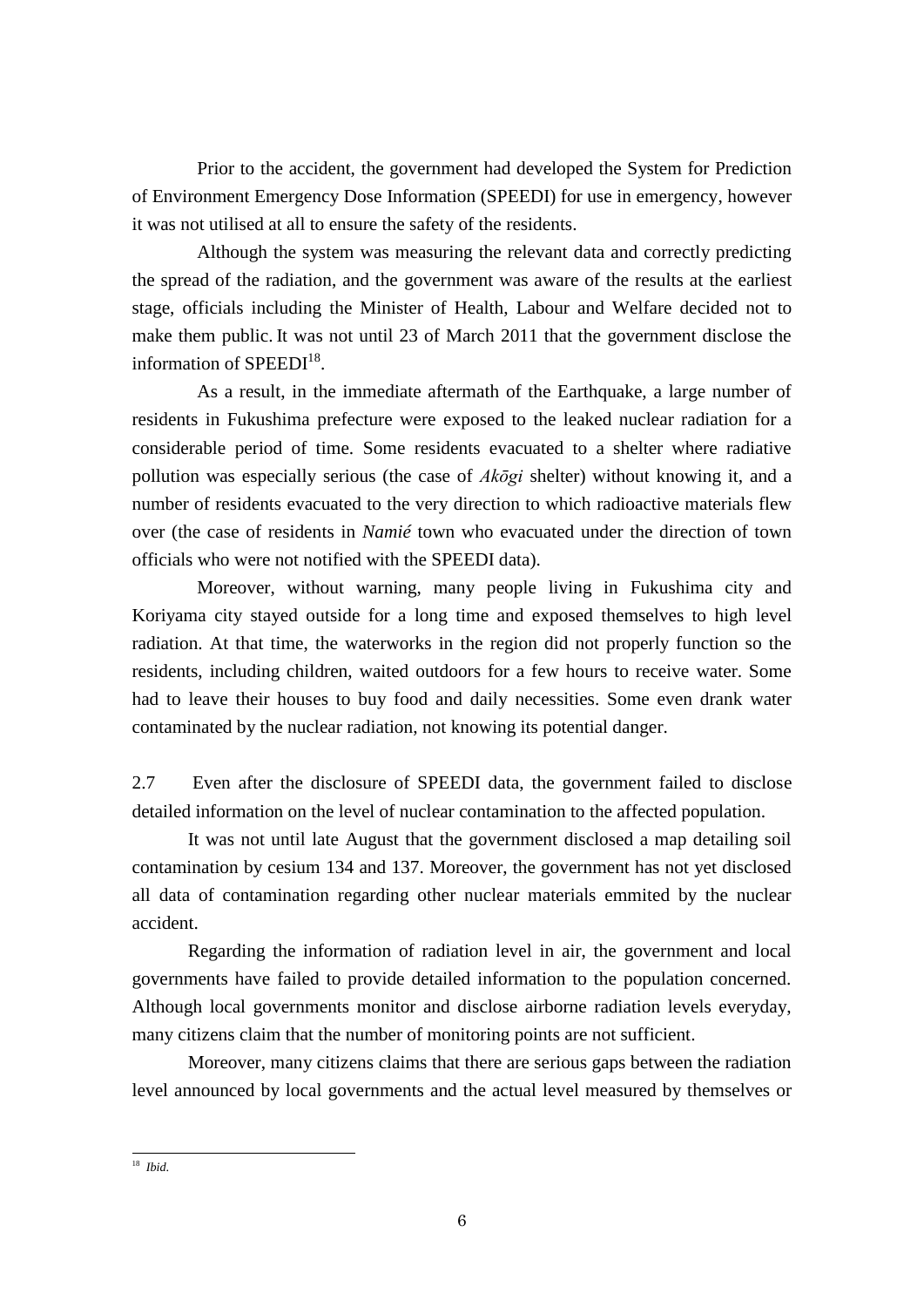other experts<sup>19</sup>. The residents often claim that the government tends to measure selectively and avoid measuring highly radioactive "hot spots". Thus, affected people are not quite sure where the hot spots are in their neightbourhoods<sup>20</sup>.

#### *iii. Narrow evacuation area designation*

2.8 With respect to the evacuation, in the aftermath of the accident of Fukushima Dai-ichi Nuclear Station, the government issued the following instructions. On 11 March, the evacuation area was set at a 3 km radius and the stay-in-house area from a 3-10 km radius from the station. Afterwards, according to the escalation of events, the evacuation was expanded to a 20 km radius on 12 March, and the stay-in-house area to a 30 km radius on 15 March<sup>21</sup>. It is doubtful that such determination was sufficient enough to protect citizen's rights to health from exposure to radiation.

In April 2011, the area within 30 kilometers around the nuclear plant as categorized as the "Planned Evacuation Area" or "Emergency Evacuation Preparation Area." Areas such as Iidate village were categorized as 'Deliberate Evacuation Areas'<sup>22</sup>.

In September 2011, the government made a decision to cancel the categorization of certain areas as "Emergency Evacuation Preparation Areas" without proper consultation with the population who have evacuated<sup>23</sup>. Furthermore, the government plans to narrow the evacuation zone without proper consultation with the population who have evacuated $^{24}$ .

2.9 Additionally, the government has been using a 20 millisievert per year (mSv/year) standard to direct evacuation programs and designate areas where evacuation is encouraged, and for areas and spots that may become subject to higher radiation levels than this threshold it will undertake evacuations or other measures  $25$ . However, despite the confirmation of highly radioactive spots (the so-called 'hot spots') outside the 20 km radius, only part of the households in the city of Date, 72 households

<sup>20</sup> *Ibid.*

-

<sup>23</sup> http://www.atomdb.jnes.go.jp/content/000118461.pdf

<sup>24</sup> http://www3.nhk.or.jp/news/html/20120321/k10013877081000.html

<sup>&</sup>lt;sup>19</sup> Human Rights Now, "INVESTIGATIVE REPORT ON FUKUSHIMA CITY AND KORIYAMA CITY"(December 2011)[hereinafter "Fukushima Report], See Appendix 1, available at,

http://hrn.or.jp/eng/activity/area/japan/investigative-report-on-fukushima-city-and-koriyama-city/

<sup>&</sup>lt;sup>21</sup> Government of Japan, "REPORT OF JAPANESE GOVERNMENT TO THE IAEA MINISTERIAL CONFERENCE ON NUCLEAR SAFETY" (2011), p. 17, available at, http://www.iaea.org/newscenter/focus/fukushima/japan-report/

 $22$  For the map of the designation, please see, "Government of Japan, DELIBERATE EVACUATION AREAS AND SPECIFIC RECOMMENDED FOR EVACUATION"(2011), [hereinafter "Map of designation], available at,

http://www.meti.go.jp/english/earthquake/nuclear/roadmap/pdf/evacuation \_map\_b.pdf

Reports regarding the cancellation of the qualification of certain areas as "Emergency Evacuation Preparation Area" were made in the Asahi Shimbun dated August 10, 2011, as well as other newspapers.

<sup>25</sup> *Supra* note 23.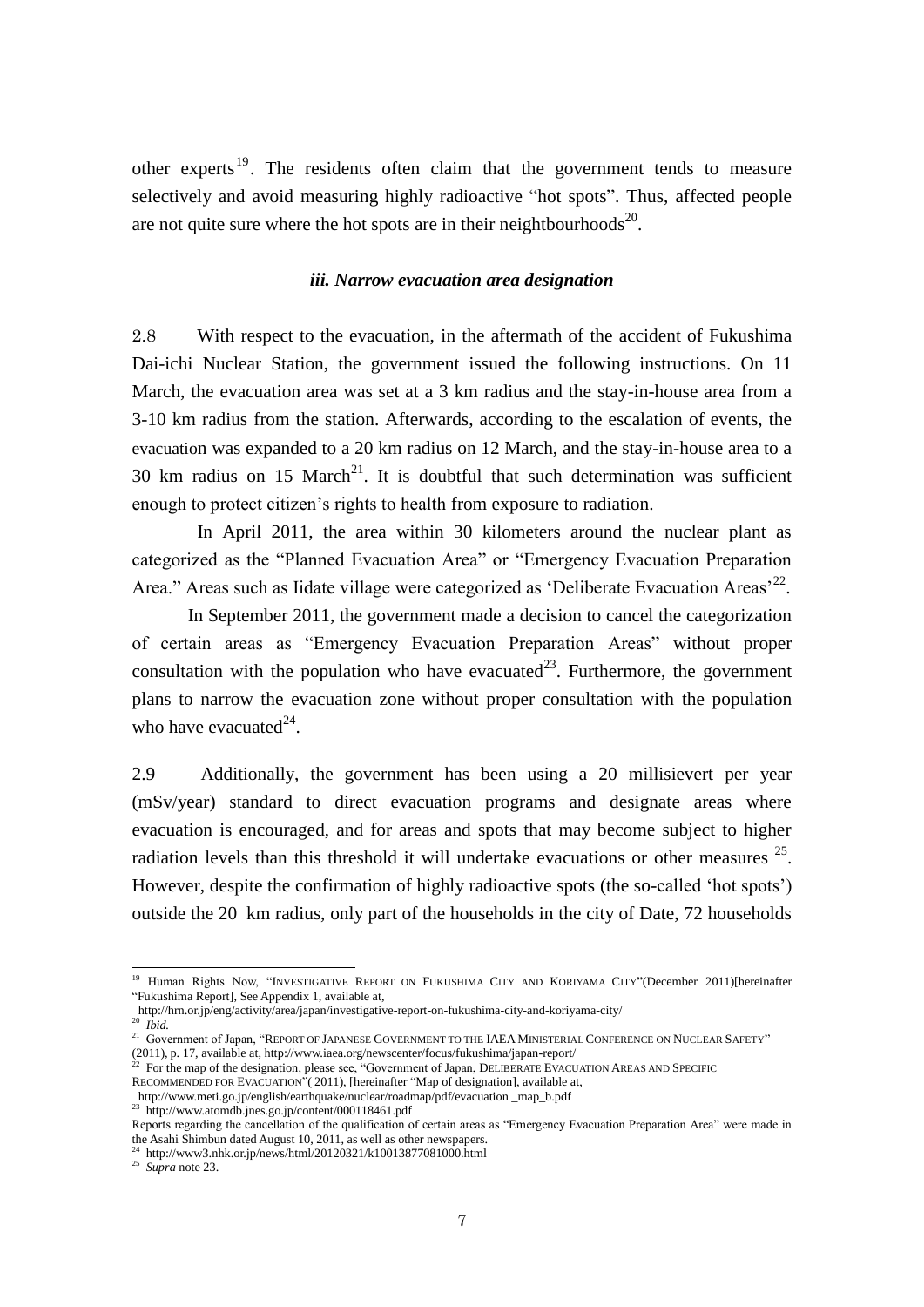in the city of Minamisoma, and one household in Kawauchimura in Fukushima prefecture have been categorized as 'Designated Evacuation Encouraged Areas'.

Although significant concerns are raised among citizens living in affected areas, the government persistently uses a standard of 20 mSv/year to determine the evacuation. Under such policy, areas under 20 mSv/year are recognized as areas safe enough for citizens to stay in or return to. This approach is apparent in the 'Report of the working group on risk management of low dose exposure' published by the government on 22 December 2011<sup>26</sup>. With respect to the population living in areas with a radiation level lower than 20 mSv/year, there are not sufficient counter-measures in place for the protection and restoration of the health and living standards.

2.10 This 20 mSv/year standard is, however, much higher than the international standard of  $1 \text{ mSv/year}^{27}$ . The International Commission on Radiological Protection (hereinafter ICRP), for instance, suggested that 1 mSv/year is the limit of the effective dose for public nuclear exposure<sup>28</sup>. While excluding background radiation, Japan has introduced this ICRP standard as the domestic standard<sup>29</sup>.

One of the bases for this standard is that a radiation dose of 1 mSv/year represents a risk of death of 1% for all age groups, a risk of illness of one in a thousand, a life-time risk of one in a thousand, and even for age groups where the risk of exposure to radiation is the greatest, a dose of 1 mSv/year does not significantly increase all the risks<sup>30</sup>. While there is criticism that even this standard constitutes an underestimation, it is clear that a radiation dose limit that exceeds 1 mSv/year creates meaningful risk.

2.11 In addition, the 20 mSv/year standard is contrary to domestic law. The "Ordinance on Prevention of Ionizing Radiation Hazards,"<sup>31</sup> established under the rules of the Industrial Safety and Health Act and the Enforcement Order of the Industrial Safety and Health Act, designates areas where the total effective dose from external

 $^{26}$  Cabinet Secretariat, "REPORT OF THE WORKING GROUP ON RISK MANAGEMENT OF LOW DOSE EXPOSURE"(December 2011), available at,

<http://www.cas.go.jp/jp/genpatsujiko/info/twg/111222a.pdf>

<sup>27</sup> Human Rights Now, "OPINION ON THE MEASURES TO BE TAKEN BY JAPAN AND TOKYO ELECTRIC POWER COMPANY TO ADDRESS THE DESTRUCTION OF HEALTH, ENVIRONMENT AND LIFE CAUSED BY THE FUKUSHIMA DAIICHI NUCLEAR POWER PLANT DISASTER" (AUGUST 2011), pp. 4-9, See Appendix 2, available at, http://hrn.or.jp/eng/activity/20110912\_ikensho.pdf)

<sup>28</sup> International Commission on Radiological Protection, "NEW ICRPRECOMMENDATION" (2007), p. 165, available at,

http://iopscience.iop.org/0952-4746/28/2/R02/pdf/0952-4746\_28\_2\_R02.pdf)

<sup>29</sup> http://www.mext.go.jp/b\_menu/shingi/chousa/gijyutu/004/006/shiryo/04070501/003.htm

ICRP's 1990 recommendation show the thoughts behind also taking background radiation into consideration for radiation protection. Under the Japanese standard, background radiation is excluded.

<sup>30</sup> Kusama, Shinozaki, Yoshizawa, "Considerations regarding acceptance of radiation risks," Hoken Butsuri, 22-15-20 (1987).

<sup>&</sup>lt;sup>31</sup> Ordinance of the Ministry of Health, Labor and Welfare No. 41, September 30, 1972,

http://law.e-gov.go.jp/htmldata/S47/S47F04101000041.html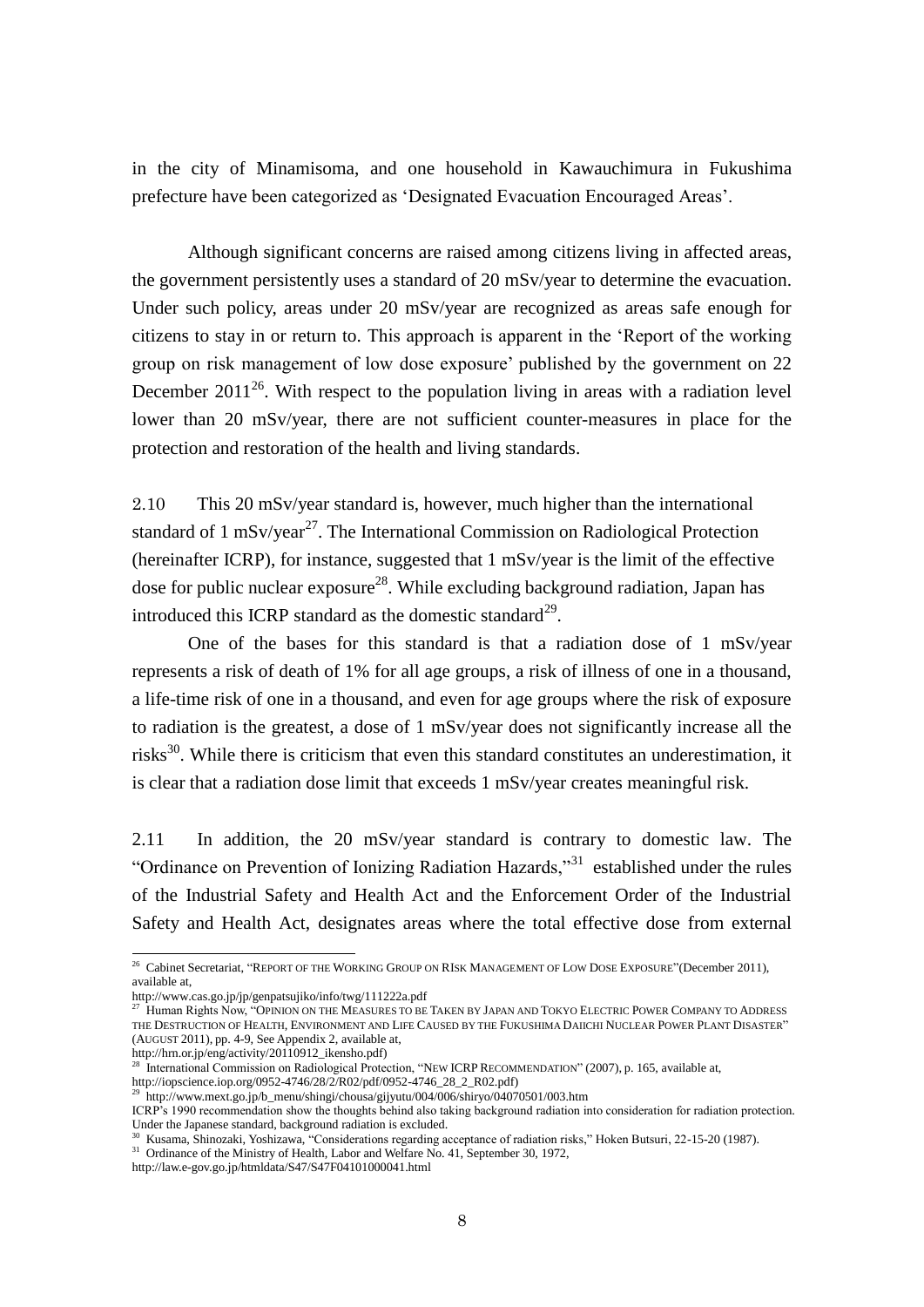radiation and radioactive substances in the air may exceed 1.3mSv over a three-month period (or 0.6 microsievert per hour  $(\mu Sv/hour)$ ) as radiation "controlled areas,"<sup>32</sup> restricts the entry of people other than radiation workers to such areas (article 3.4) and prohibits activities like eating and drinking within such areas (article  $41.2$ )<sup>33</sup>. Moreover, according to articles 6.1 and 6.2 of the same rule, the exposure of pregnant female radiation workers, from the time they are determined to be pregnant until giving birth, should be no more than an effective dose of 1 mSv in internal exposure and 2 mSv in exposure to the abdominal surface. This rule has been followed for decades.

 Currently, ordinary citizens like women and children are in the equivalent of controlled areas into which they should not enter. Furthermore, Fukushima's contaminated areas are in a situation in which they do not even have regulations such as those restricting pregnant women engaged in work in controlled areas to 2 mSv on the abdominal area over the course of the pregnancy.

2.12 Under the 20 mSv/year standard, Fukushima residents who cannot afford to relocate have been living under circumstances where they run the significant risk of high-level nuclear exposure.

#### *iv. Inadequate support for self-evacuation*

2.13 In addition to the narrow evacuation designation, the governmental support for residents who live outside of the evacuation zone and wish to evacuate is problematic. Since the government established the 20 mSv/year standard as mandatory evacuation, the government has focused its support and compensation for the people who had lived in the evacuation zone, and people living in a wider contaminated area outside the evacuation zone have not been provided sufficient support for relocation at all.

2.14 In areas which have not been designated as an evacuation zone by the government, some households with expecting mothers, infants and children have independently decided to evacuate, but there has been practically no public financial support for such evacuees. As for the residents who do not have the financial means to relocate, to the extent that the government does not provide sufficient compensation to evacuate, they are left with no other choice but to remain in contaminated areas even

<sup>32</sup> http://peacephilosophy.blogspot.com/p/blog-page\_05.html

<sup>&</sup>lt;sup>33</sup> Under this law, the entry of ordinary citizens, such as children and pregnant women, to places with high levels of radiation that could be considered as designated "controlled areas" shall be restricted, and routine activities, such as eating and drinking, in such "controlled areas" shall not be permitted.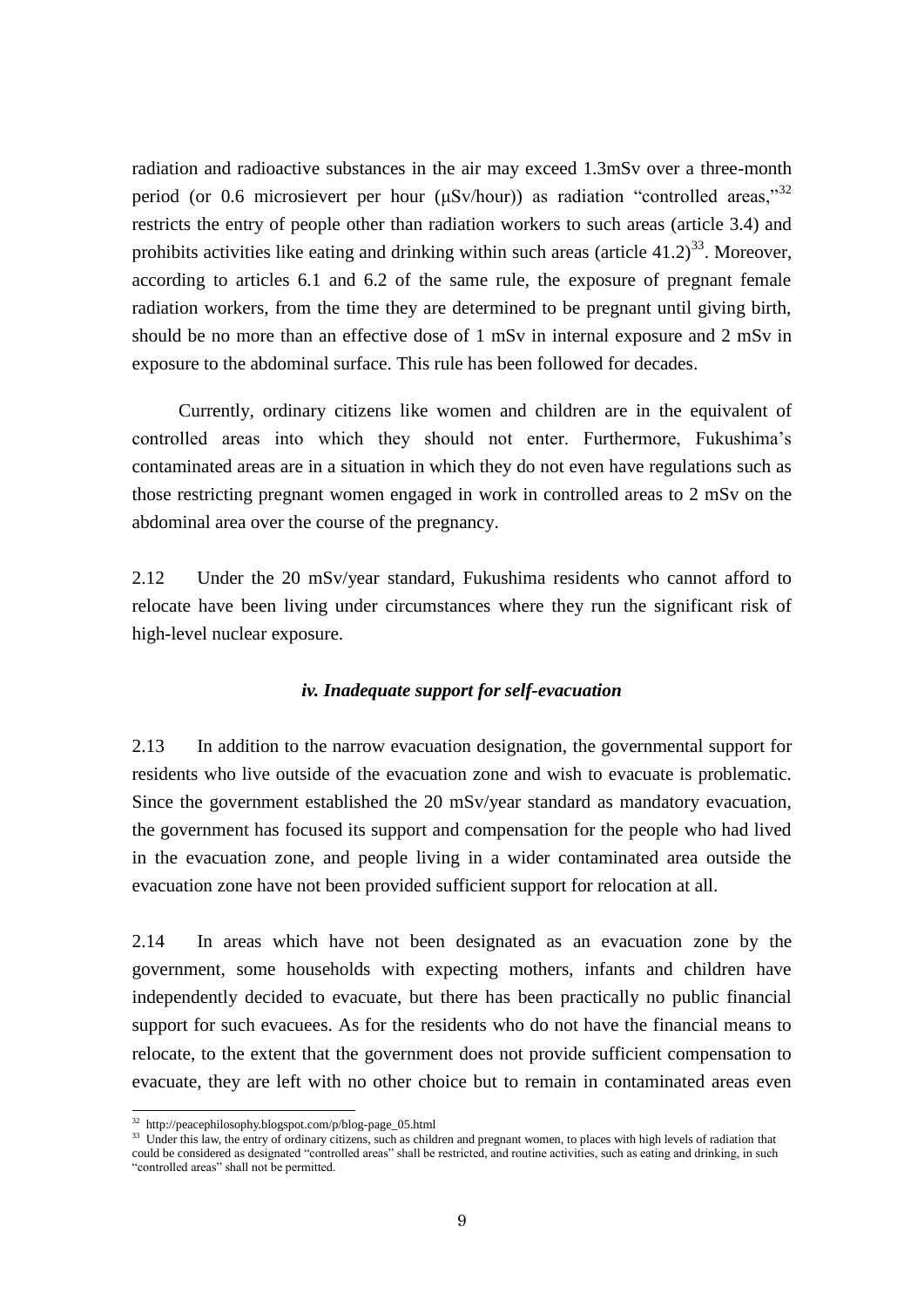though they may be exposed to health risk.

2.15 On December 6, 2011, the Dispute Reconciliation Committee for Nuclear Damage Compensation (hereinafter the Committee), an ad hoc committee established under the Ministry of Education, Cultural, Sports, Science and Technology<sup>34</sup>, revised a guideline for compensation for evacuees, and established a guideline to pay compensation for self evacuated people as follows<sup>35</sup>.

【Self Evacuation Area】

The Committee explicitly announced Fukushima City, Nihonmatsu City, Date City, Hon-miya City, Kori Town, Kunimi Town, Kawamata Town, Otama Town, Koriyama City, Sukagawa City, Tamura City, Kagamiishi Town, Furudono Town, Miharu Town, Ono Town, Soma City, Shinti Town, Iwaki district, and Iwaki City (excluding areas already designated as evacuation areas) as Self Evacuation Areas.

【Standard for compensation】

The Committee decided the amount of compensation for residents who lived in self evacuation areas at the time of the accident as follows: 400,000 yen for children and expecting mothers for damage caused from the day of the incident to the end of December 2011; and 80,000 yen for other residents for damages caused during the early stage of the accident.

Based on the guideline made by the Committee, the TEPCO decided to pay 600,000 yen for children and expectant mothers who voluntarily evacuated, 400,000 yen for children and expecting mothers staying in the above area, and 80,000 yen for other people living in or evacuated from the above area as compensation.

However, the amount of compensation is far lower than the actual costs needed for evacuation, and is thus insufficient to support self evacuees<sup>36</sup>.

2.16 After the Chernobyl incident, the Government of former Soviet Union ordered the evacuation of residents in an area where the radiation exceeded 5 mSv/year and guaranteed the right of the residents living in areas where the dose of nuclear radiation exceeded 1 mSv/year to be compensated of all harm and provided measures of social support when the residents made a decision to relocate<sup>37</sup>. This system of measures and

<sup>&</sup>lt;sup>34</sup> This is an adhoc committee established under the Ministry of Education, Cultural, Sports, Science and Technology, Government of Japan in pursuant with Article 18 of the Compensation for Nuclear Damage Law.

 $35$  See at

http://www.mext.go.jp/component/a\_menu/science/anzenkakuho/micro\_detail/\_\_icsFiles/afieldfile/2011/12/06/1309711\_2\_1.pdf. <sup>36</sup> Fukushima Report, *supra* note 19, Appendix 1

<sup>37</sup> Fukushima Report, *supra* note 19, p. 13.

See also, Ministry of Russian Federation on Civil Defence, Emergencies and Elimination of Consequences of Natural Disasters, "CHERNOBYL ACCIDENT: TEN YEARS ON" (1996), pp. 1 ff, available at,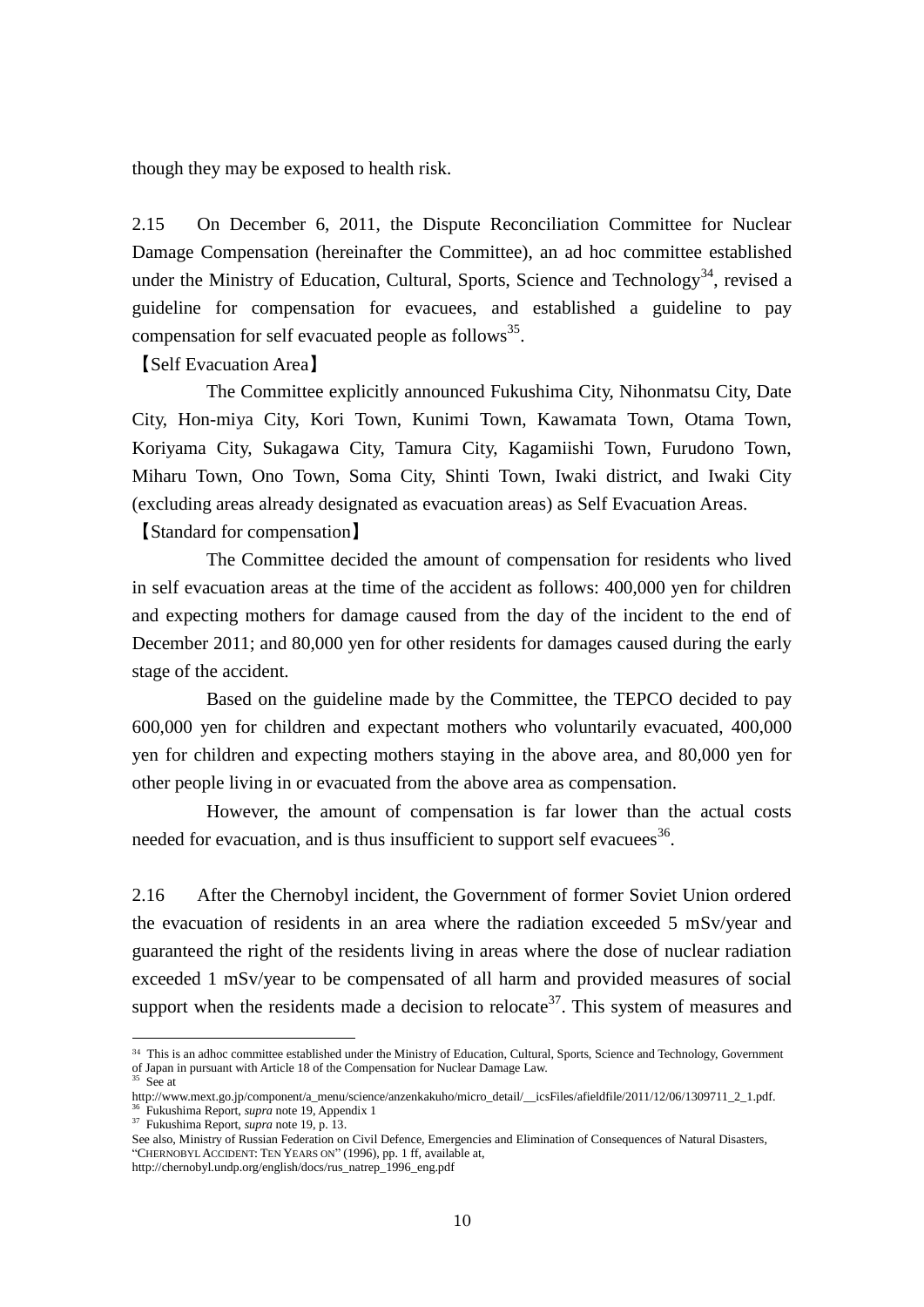compensation was followed by Ukraine and Belarus<sup>38</sup>. However, such a system is yet to be established in Japan.

2.17 Without a sufficient financial remedy for evacuation from the government, many people who cannot afford to relocate have no choice but to stay in the contaminated area even though they may be exposed to health risks. Particularly, the right to health of the most vulnerable to harm, such as babies, children, members of the young generation and expecting mothers are seriously endangered. The failure to give effective remedies to Fukushima residents evacuating from their houses to protect their health, along with the narrow designation of evacuation zone, constitutes a breach of the obligation of the Government to ensure the right to health under ICESCR.

# *v. Ineffective nuclear decontamination*

2.18 Concerns have also been raised as to the ineffective discharge of radioactive materials by the Government. The Act on Special Measures Concerning Radioactive Contamination, which obliges the government to conduct decontamination activities in areas with a radiation level of 0.23μSv/hour or over, was passed in 2011 and came into force on 1 January 2012. According to the Act, the national government conducts decontamination of areas exceeding 20 mSv/year, and decontamination in other areas is left to the local governments which lack the budget, expertise and human resources for decontamination while it has been reported that decontamination by private entities have not have much effect.

2.19 At the local level, the Act has not yet been fully implemented and a wide area has remained without any public decontamination activity. Without sufficient expertise and human resources, local governments cannot effectively cope with the decontamination activity. Neither the national nor local governments have an established comprehensive plan or effective strategy for decontamination. In Fukushima City, the government, contrary to its public statements, barely conducts decontamination activities. In Koriyama City, instead of activity by the local government, citizens are mobilized to conduct decontamination activity without proper instruction or protective measures. In some areas, the residents including members of the young generation and even expecting mothers are forced to engage in the dangerous decontamination

<sup>-</sup><sup>38</sup> The mission team commissioned by the United Nation Development Programme and the United Nations Children's Fund, "THE HUMAN CONSEQUENCES OF THE CHERNOBYL NUCLEAR ACCIDENT; A STRATEGY FOR RECOVERY"( 2002 ), pp. 36, 43, abailable at, http://chernobyl.undp.org/english/docs/strategy\_for\_recovery.pdf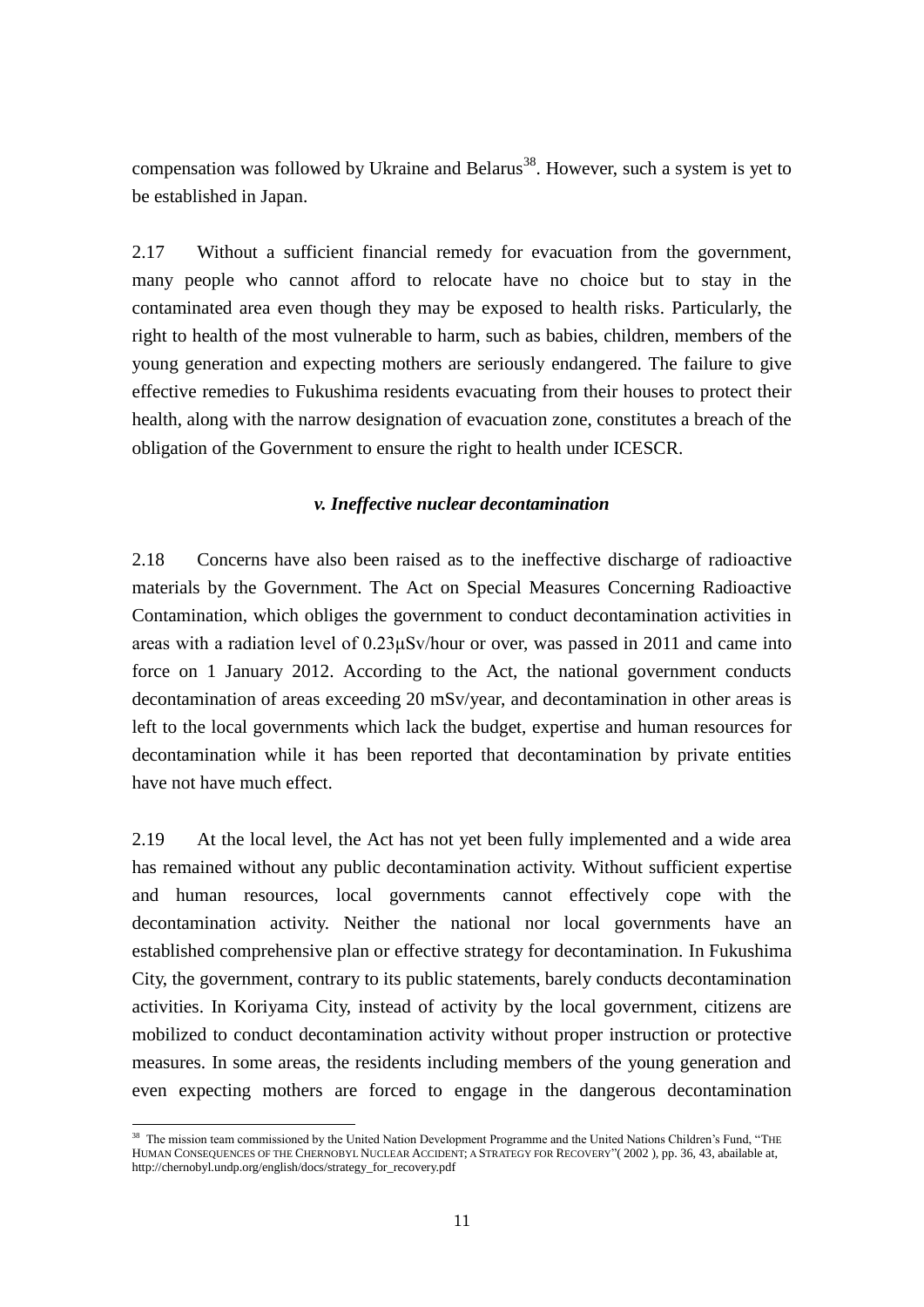activities themselves based on the decision made by local communities $^{39}$ .

### *vi. Misleading information dissemination*

2.20 The dissemination of misleading information which underestimates the risk of radiation by the government is a grave concern. Despite the lack of proof that low dose exposure does not present health risks, the national, prefecture and municipal governments are disseminating messages with a stance which emphasises the safety of people living outside evacuation zones.

2.21 Since April 2011, the Ministry of Education, Culture, Sports, Science and Technology distributed a series of documents entitled 'To Properly Understand Nuclear Radiation' <sup>40</sup>. These documents contain some misleading contents such as 'in areas where the radiation is less than 3.8μSv/hour, there is no problem for ordinary life.' The Ministry of Health, Labor and Welfare also published pamphlets for expecting mothers, stating that 'in an area which is not designated as an evacuation zone, the nuclear radiation has no effects on a fetus and it is safe to drink water.' Where the current situation is not proved to be safe, such information could cause public misunderstanding<sup>41</sup>.

2.22 The Fukushima Prefectural Government has been disseminating the idea that radiation exposure is not such a serious problem at all to residents living outside the evacuation zone. The Prefectural government urges people to be calm and not to take the situation seriously. For example, the Nuclear Emergency Response Headquarters in Fukushima published 'Radiation and Health Q&A' on 30 June  $2011^{42}$ , and the prefecture organised a 'Seminar by health risk management advisors on radiation at Fukushima Prefecture'. The health risk management advisors on radiation appointed by Fukushima Prefecture included Professor Shunichi Yamashita who was later appointed as the vice president of Fukushima Medical University and chairman of the research committee for 'Fukushima Health Management Survey'. He has underscored publicly that 'radiation levels under  $100\mu Sv/hour$  have no effect on health<sup>-43</sup> and reiterates the safety of low level radiation exposure. These activities were designated to emphasise

<sup>39</sup> Fukushima Report, *supra* note 19, pp. 5-8.

<sup>40</sup> Ministry of Education, Culture, Sports, Science and Technology, "TO PROPERLY UNDERSTAND NUCLEAR RADIATION"(2011), pp. 1 ff., available at, http://radioactivity.mext.go.jp/ja/8849/8850/8864/1305089\_0819\_1.pdf

<sup>41</sup> http://www.mhlw.go.jp/stf/houdou/2r98520000014hcd-img/2r98520000014hdu.pdf

<sup>42</sup> http://www.pref.fukushima.jp/j/housyasenshitsumon7.pdf

<sup>&</sup>lt;sup>43</sup> Fukushima Report, *supra* note 19, p. 10. After the statement, some websites put an apology and correction that he meant to state "radiation levels under 10μSv/h has no effect on health."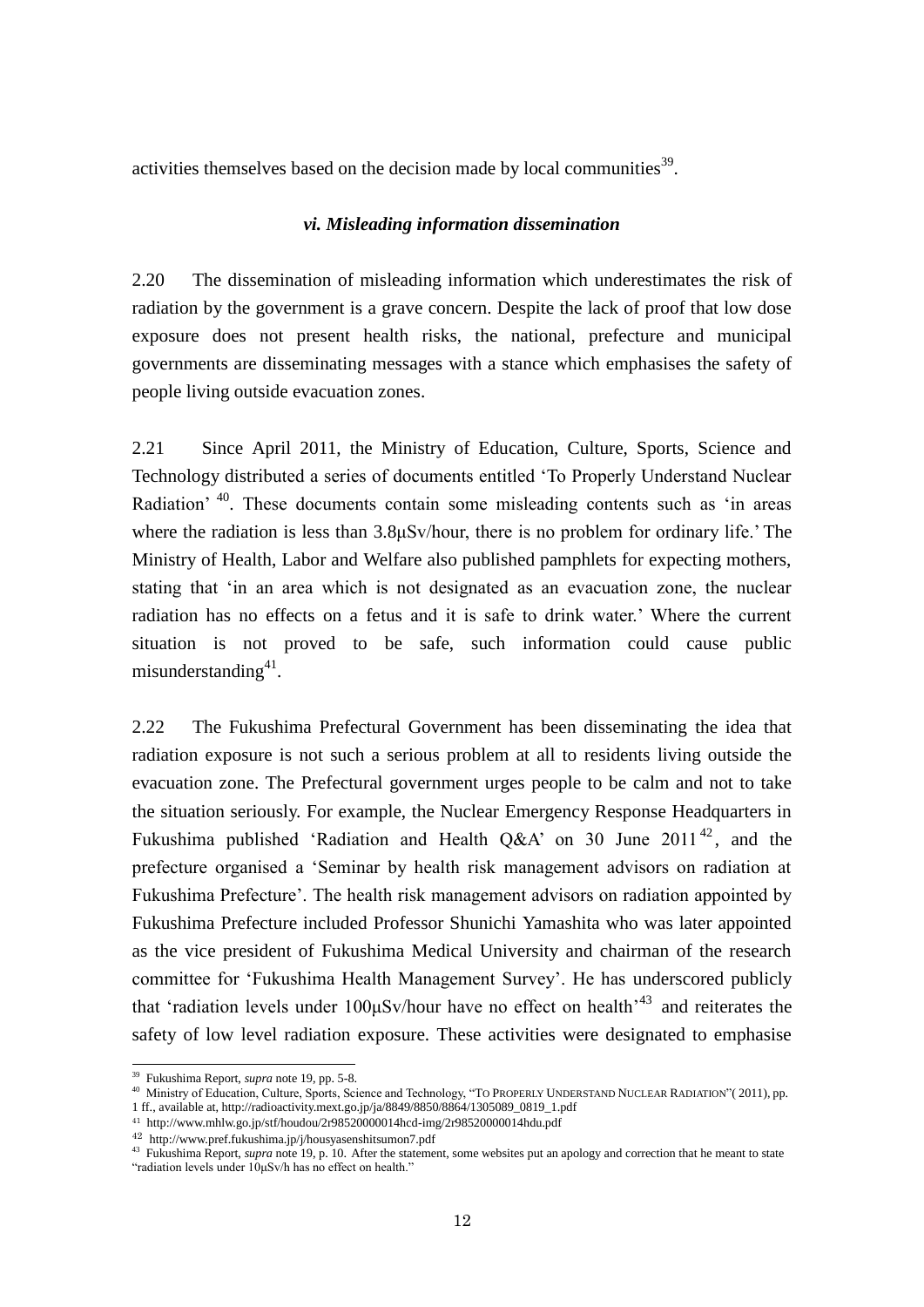the Government's view that there are negligible effects of low doses of radiation on health. Such campaign has not only caused distrust of official information among residents, but also created an environment where residents who cast doubt on such policy become isolated from those who accept them, out of weariness at the current situation.

#### *vii Insufficient health services*

2.23 Notwithstanding great concerns as to the health conditions of Fukushima residents, the government has failed to provide sufficient medical services to the people exposed to radiation immediately after the nuclear accident. Also, outside of the evacuation zone, most of people have no choice but stay in contaminated areas without sufficient medical checks or medical care provided at all. The government has neither established an adequate system for the testing of internal exposure nor provided free health examinations for residents.

2.24 In May of 2011, the Fukushima Prefectural Government set up a research committee for residents' health examination survey, and decided to conduct "Fukushima Health Management Survey<sup>344</sup> to check the effects of radiation and entrusted the survey to Fukushima Medical University  $(FMU)^{45}$ .

The survey includes a basic survey using a medical interview sheet, health examination, and examination of the thyroid gland (conducted only for people under the age of 18). The results will be compiled into a database for long-term administration. However, contrary to the plan, the university has simply sent a questionnaire to all people living in Fukushima Prefecture. The questionnaire merely asks details of what residents did after the accident in March and do not ask about their health conditions at all. The majority of residents have lost track of their behavior following the incident and such questions drew their strong resentment. Further, since the lack of transparency of use of data as well as lack of explanation on the merit to response made residents reluctant to respond the questionnaires. As a result, only 20% of people responded to the questionnaires.

2.25 In its investigation in November 2011, Human Rights Now found that residents living outside the evacuation zone, such as Fukushima and Koriyama City have not

 $\overline{\phantom{a}}$ 

<sup>44</sup> *Ibid.* 

<sup>45</sup> *See* "Residents' Health Administration Survey", available at, http://www.fmu.ac.jp/univ/chiiki/health\_survey/index.html.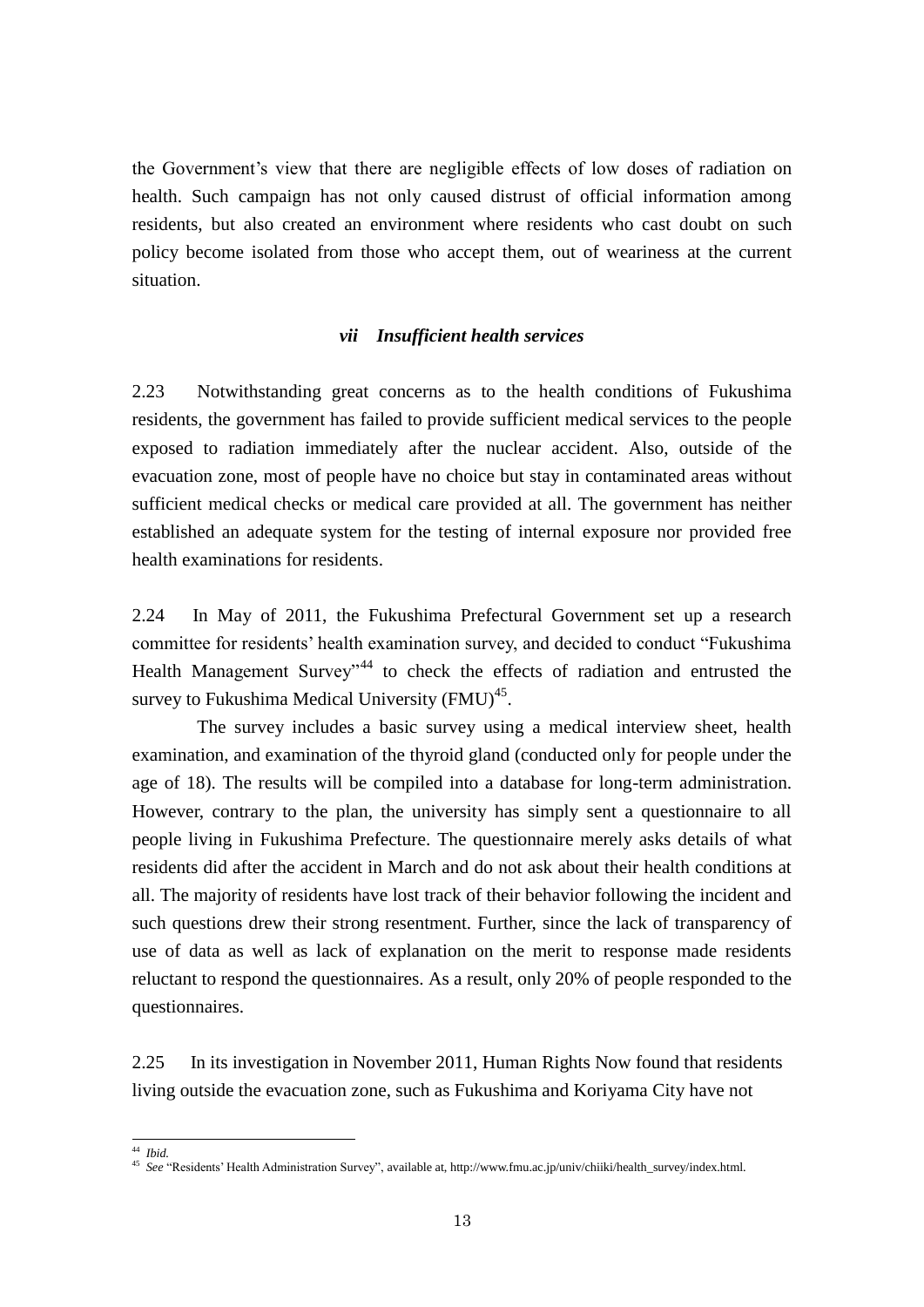received any official examinations, including examinations of internal exposure, urine, blood, and thyroid checks.

Examinations of internal exposure were conducted only for residents living in certain areas around the nuclear plant. There is no prospect of offering free examination of internal exposure for all residents in the city. Since Fukushima Prefectural Government neither publishes nor accepts applications for the examination of internal exposure, residents are left without access to such examinations.

The number of whole body counters in Fukushima is strikingly small. Merely two machines are established in the prefecture as of January  $2012^{46}$ .

Although it was announced that another five machines would be purchased, this is still insufficient, for one could provide services only for ten persons in one day at best<sup>47</sup>. In such situation, private organizations for examinations, such as the "Citizen's Radioactivity Measuring Station" in Fukushima City, have been established. In addition, Dokkyo Medical University established a sub-office of research laboratory on international epidemiology on November 10 to provide health examinations for residents in Nihonmatsu City, Fukushima Prefecture. However, there are long waiting lists for the service<sup>48</sup>.

Without sufficient medial check and health care, the health of people affected by the nuclear accident is endangered.

2.26 As to the health issues concerning residents affected by the Earthquake in general, the health services and governmental support provided for the evacuees both in evacuation centers and temporary housing are insufficient. Details will be given in the succeeding sections but it should be emphasized here that the lack of adequate health services has resulted in a significant number of 'disaster-related deaths' as an indirect result of the Earthquake and the evacuation. The Asahi Shimbun reported that the number of 'disaster-related deaths' surpassed  $1,300$  instances in three prefectures<sup>49</sup>. This figure is higher than that of the Hanshin Earthquake in 1995. In Fukushima, it was reported that some elderly died due to the evacuation<sup>50</sup>. The number of suicides caused by the Earthquake from June to November of 2011 reached 49 instances<sup>51</sup>, and that as of

 $\overline{\phantom{a}}$ 

<sup>46</sup> Fukushima Report, *supra* note 19, p. 13.

<sup>47</sup> *Ibid.,* p 13.

<sup>48</sup> *Ibid.,* p.10.

<sup>49</sup> Asahi Shimbun Digital, "'DISASTER-RELATED DEATH'EXCEEDS 1300 IN 3 PREFECTURES", 27 February 2012, available at, http://www.asahi.com/national/update/0227/TKY201202270461.html

See also Asahi Shimbun Digital, "DISASTERS TAKE HEAVY TOLL ON NURSING HOME RESIDENTS" (20 July 2011), available at, http://www.asahi.com/english/TKY201107190358.html <sup>50</sup> *Ibid.*

<sup>51</sup> Cabinet Office, Government of Japan, THE NUMBER OF SUICIDES IN RELATION TO THE GREAT EAST JAPAN EARTHQUAKE, 22 December 2011, available at,

http://www.esri.go.jp/jp/archive/jisatsu/monthly/2011nov/h2311\_s10\_1.pdf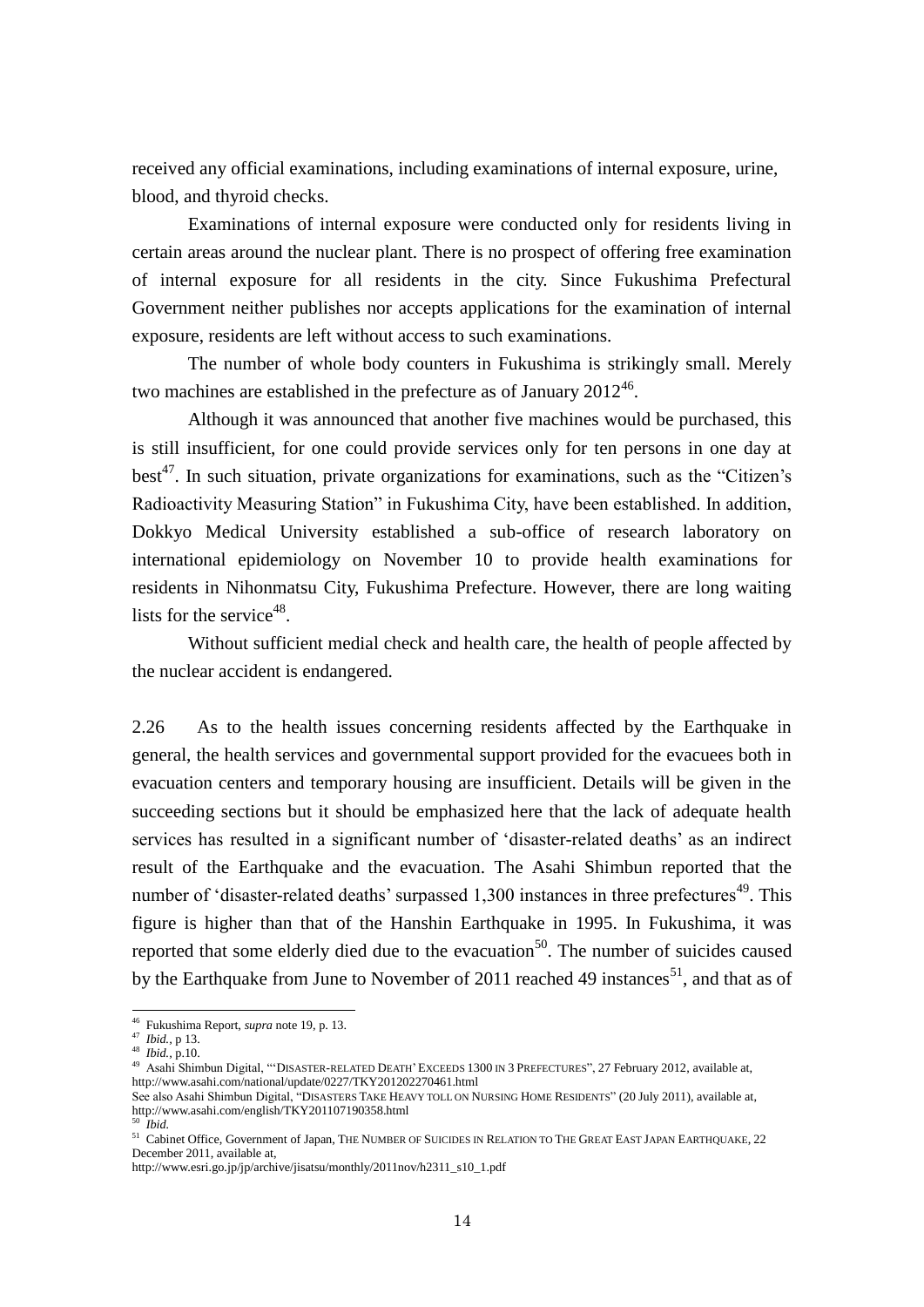the end of 2011, a total of 573 deaths were recognized as resulting from indirect effects of the disaster in 13 municipalities in Fukushima<sup>52</sup>. Nonetheless, the official survey on the casualties and causes of death is yet to be conducted by the Government.

In addition, those who moved to temporary housing, particularly elderly persons and persons with disabilities, always find difficulty in accessing the medical services as most housing was constructed in mountainous areas. In the investigation conducted in 2012, Human Rights Now found that some temporary shelter away from the city area in Kesennuma, the health condition of the people is at stake. In such place, despite the fact that many residents are elderly or have disabilities, there was no periodic health check service provided by the local government. Also, severe transportation issues are still unresolved even a year after the Earthquake has passed. Free transportation services to medical facilities are not provided by the Government, and the residents have to pay for expensive transportation such as taxis<sup>53</sup>. In winter, heavy snow makes it more difficult for elderly and persons with disabilities to move by themselves to medical facilities.

## *viii Situation of children*

# 2.27 Most schools outside the evacuation zone opened in April 2011

The government established in April 2011 that a very high amount of radiation of 3.8μSv/hour would constitute the limit to decide whether children may attend elementary and junior high schools<sup>54</sup>. After receiving criticism of this decision, on May 27, 2011, the government announced that it aimed to lower radiation exposure in school facilities to 1 mSv/year and that it would provide financial support to reduce the amount of radiation in the soil. Although the decontamination activity of school soil has been conducted in all affected areas, the airborne radiation level has still been significantly high in many schools in affected areas.

 Without any proper guidance from the government, the school children resumed outdoor activities, such as play and sports games, without any protective measure.

 Most children are eating school lunch based on food products produced in affected areas.

<sup>&</sup>lt;sup>52</sup> Yomiuri Shimbun, "573 DEATHS RELATED TO NUCLEAR CRISIS" (5 FEBRUARY 2012), available at,

http://www.yomiuri.co.jp/dy/national/T120204003191.htm

<sup>&</sup>lt;sup>53</sup> Human Rights Now, "Statemet on Kesennuma" (in Japanese) (February 2011), available at,

http://hrn.or.jp/activity/topic/1-2/

<sup>&</sup>lt;sup>54</sup> If one were to stand in a schoolyard eight hours of every day and spend the remaining 16 hours in a wooden house built on the same schoolyard for the rest of the day, and this for an entire year, the radiation dose received would equal approximately 20mSv.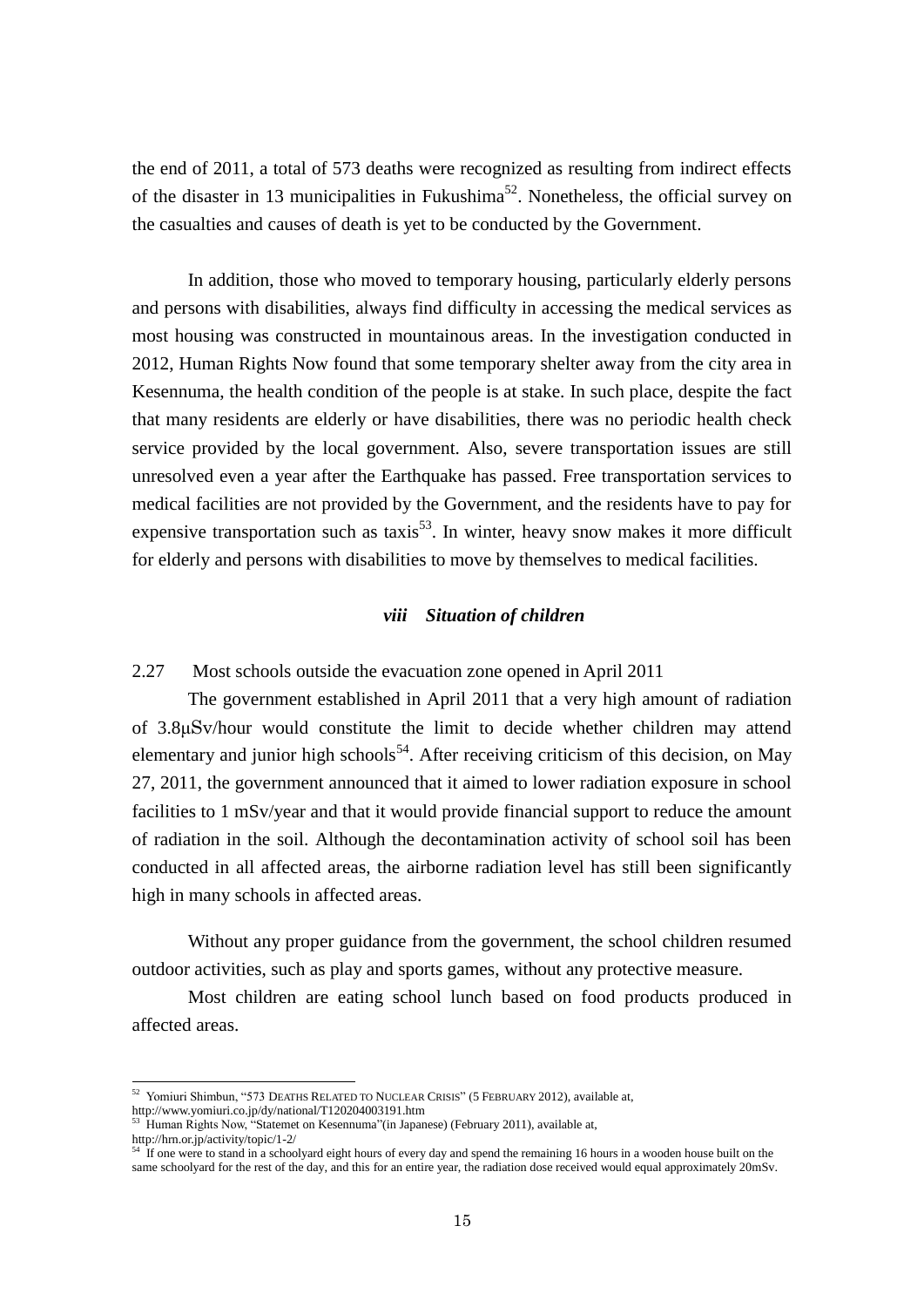2.28 In sum, the problems elaborated above raised concerns as to failure of the government to perform its obligation under Article 12 of the ICESCR. Many Fukushima residents still run the risk of high-level nuclear exposure. Effective remedies are not given for self-evacuation. Decontamination activities are ineffective. Moreover, health services are not provided in a timely fashion, which resulted in the significant number of 'disaster-related deaths' surpassing that of the Hanshin Earthquake.

# **C. PROSPOSED LIST OF ISSUES**

2.29 Human Rights Now suggests the Committee to include the following as the list of issues:

- Provide detailed information on the measures taken by the government to prevent nuclear power plant accidents in accordance with the following Committee's recommendation, *'recommends increased transparency and disclosure to the population concerned of all necessary information, on issues relating to the safety of nuclear power installations, and further urges the State party to step up its preparation of plans for the prevention of, and early reaction to, nuclear accidents<sup>55</sup> .*
- Provide detailed information on immediate measures to prevent affected citizens from exposure of nuclear radiation right after the meltdown at the Fukushima Daiichi Nuclear Power Station;
- Provide detailed information on the research and surveys of status of radioactive contamination and health condition of affected people after the nuclear accident in Fukushima conducted by the government, if any;
- Provide detailed information on comprehensive measures taken by the government to protect the right to health of all affected citizens from further damage caused by the nuclear exposure. Provide what kind of measures have been taken thus far to ensure the health of residents in Fukushima prefecture, and what further measures are intended to be implemented;
- Provide the number of residents provided for the health examination

<sup>-</sup><sup>55</sup> The Committee on Economic Social and Cultural Rights, "CONSIDERATION OF REPORTS SUBMITTED BY STATES PARTIES UNDER ARTICLES 16 AND 17 OF THE COVENANT: CONCLUDING OBSERVATIONS OF THE COMMITTEE ON ECONOMIC, SOCIAL AND CULTURAL RIGHTS", E/C. 12/1/1 Add. 67 (2001), para. 49.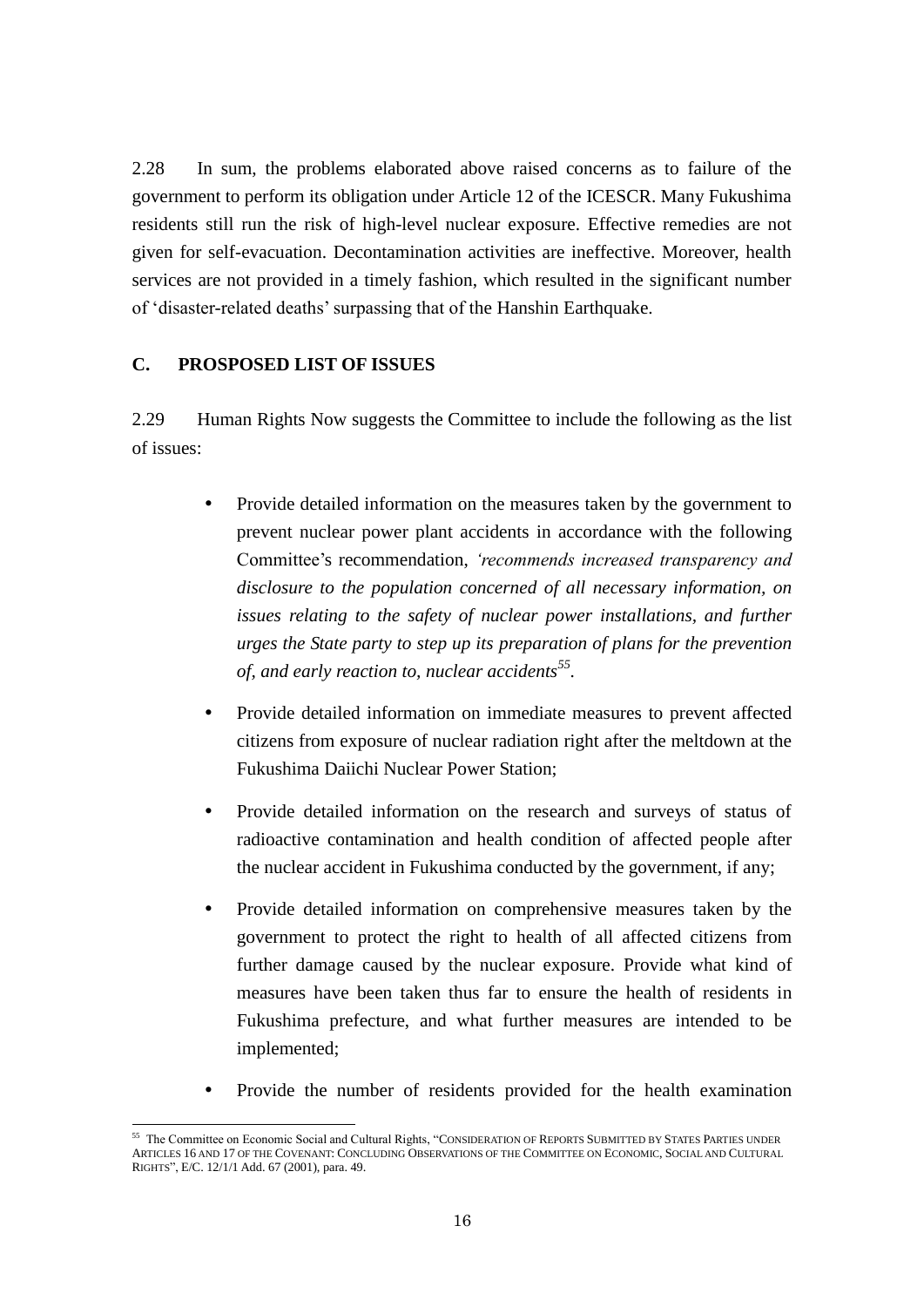services, including examinations of internal exposure, urine, blood, and thyroid checks, and the plan to provide such examination to all citizens living in Fukushima;

- Provide whether, and to what extent, the Government has a long-term plan to support the residents who develop diseases in relation to nuclear exposure;
- Explain the positions of the government on measures regarding evacuation and relocation from contaminated areas, and the right to compensation for people who evacuated from their residence;
- Explain to what extent compensation, social services, social benefits, education and health-care services are available to persons who evacuate (either mandatory or voluntarily) from the contaminated area, whether they are provided necessary protection as Internally Displaced People;
- Explain what measures the government adopts to remedy all the individuals who are affected by the nuclear accident and redress all losses caused by the accident regardless their status of evacuation;
- Provide information regarding the process of consultation with people affected by the nuclear accident with regard to the measures and remedies for them;
- Explain to what extent health-care services are available to persons who are affected by the Great East Japan Earthquake and living in temporary shelters, whether they are provided necessary protection as Internally Displaced People.

# **D. PROPOSED RECOMMENDATIONS**

2.30 Human Rights Now suggests the Committee to adopt the following recommendations in the concluding observation.

 to take all necessary measures to protect the health and restore the living environment of the residents living in areas where the radiation dose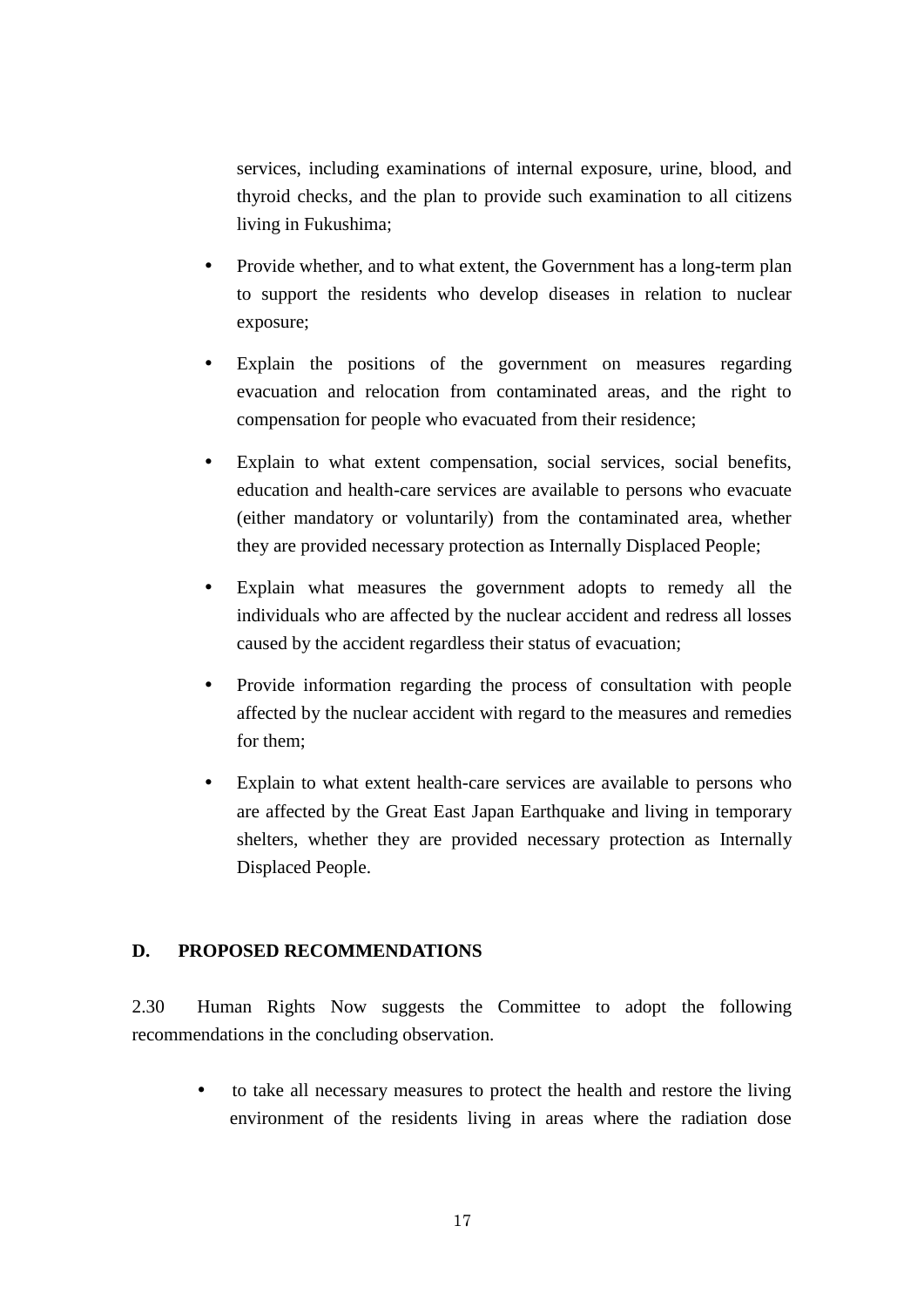exceeds 1mSv per year (excluding background radiation) in accordance with international standards

- to strictly monitor the levels of radioactive contamination and disclose such data and information to the public in a timely manner
- to provide necessary information in respect of radiation damage to the residents living in all affected areas and to recognize the right to compensation and support relocation. When residents of such areas decide to relocate, for the government to support such relocation, to give such displaced persons the appropriate protection of internally displaced persons  $(DP)<sup>56</sup>$  and to provide necessary or sufficient compensation to allow them to rebuild their lives. In particular, in order to protect the right to health of the most vulnerable people from the grave risk of radioactive hazards, sufficient compensation and material support of relocation for the households including expecting mothers, babies, and school children living in affected areas should be provided by the government without any delay.
- to take all necessary and long term measures to reduce the risk of illness caused by radioactive exposure for all affected people. The measures include long-term monitoring of the heath condition of affected people, free and periodic medical checks, free examination of the level of internal radioactive exposure, as well as free healthcare and medical treatment related to radiation related illness.
- to establish a system to ensure clean food to be provided to the people, especially babies, children, members of the young generation and expecting mothers living in all affected areas. A stricter food security check system should be introduced.

<sup>&</sup>lt;sup>56</sup> Based on the United Nations' Guiding Principles on Internally Displacement (E/CN.4/1998/53/Add.2, adopted by the United Nations Human Rights Commission in 1998), human rights should be guaranteed and protected. HRN explained in detail the steps the government should take based on such principles in our April 2011 white paper entitled "Protecting the Rights of Disaster Victims and Residents in Connection with the Great Eastern Japan Earthquake.", available at, http://hrn.or.jp/activity/20110405\_shinsai.pdf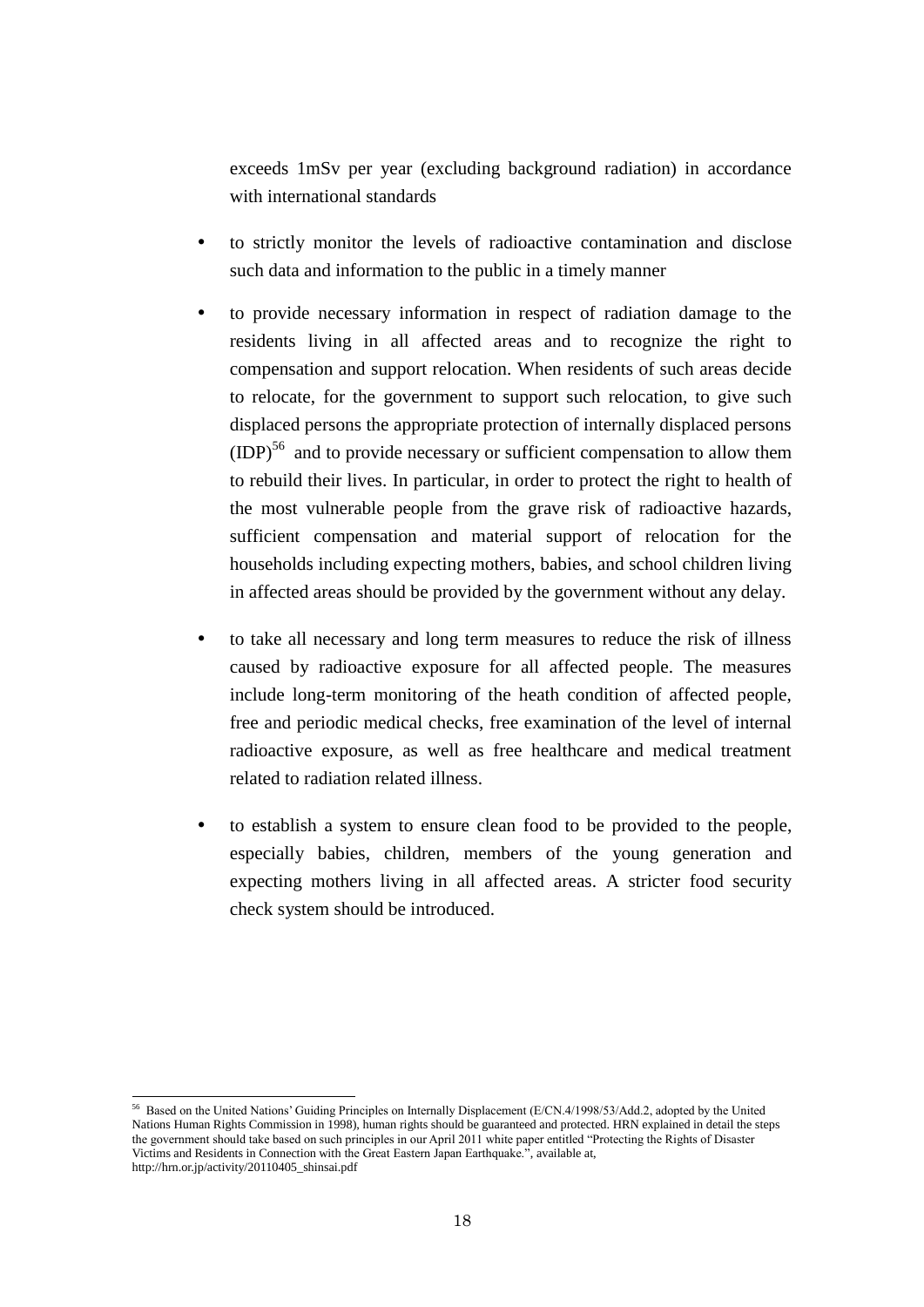# **III. RIGHT TO ADEQUATE HOUSING (ARTICLE 11)**

# **A. LEGAL FRAMEWORK**

3.1 Article 11 of the ICESCR guarantees the right to adequate housing. 'Adequate housing', in the words of the Committee, means 'adequate privacy, adequate space, adequate security, adequate lighting and ventilation, adequate basic infrastructure and adequate location with regard to work and basic facilities (emphasis added)<sup>57</sup>. It must also be 'in a location which allows access to … health-care services, schools, child-care centers and other social facilities<sup>58</sup>. This also applies to victims of natural disasters<sup>59</sup>.

3.2 In the Guiding Principles, the UN Special Rapporteurs on Internally Displaced Persons suggested that 'children … expectant mothers, mothers with young children, female heads of household, persons with disabilities and elderly persons, shall be entitled to protection and assistance required by their condition and to treatment which takes into account their special needs.<sup>'60</sup> The Inter-Agency Standing Committee (hereinafter, 'IASC') also published the Guideline, emphasizing that in establishing emergency shelters, the Government should 'use a participatory approach that engages women and people at risk' and 'consult women in particular about privacy and security<sup>'61</sup>. This approach was reaffirmed in the Operational Guidelines released in  $2011^{62}$ .

# **B. FACTUAL BACKGROUND**

3.3 After the Great East Japan Earthquake, the affected residents evacuated from their houses to the evacuation centers. Subsequently, some of them were gradually moved to the temporary housing provided by the Government. The issues related to the right to adequate housing discussed here are two-fold: the housing conditions in the evacuation centers, and that in the temporary housing.

 $\overline{\phantom{a}}$ 

<sup>&</sup>lt;sup>57</sup> Committee on Economic, Social and Cultural Right, "GENERAL COMMENTS 14 THE RIGHT TO THE HIGHEST ATTAINABLE STANDARD OF HEALTH (ARTICLE 11(1) )", E/C.12/2000/4 para. 7.

*Ibid.*, para. 8(f).

<sup>59</sup> *Ibid.,* para. 8(e).

<sup>&</sup>lt;sup>60</sup> Commission on Human Rights, "GUIDING PRINCIPLES ON INTERNAL DISPLACEMENT, (principle 4(2)) E/CN 4/1998/53/ADD.2.

<sup>61</sup> Inter-Agency Standing Committee, GUIDELINES ON MENTAL HEALTH AND PSYCHOLOGICAL SUPPORT IN EMERGENCY SETTINGS" 2007, p. 175, available at,

http://www.who.int/mental\_health/emergencies/guidelines\_iasc\_mental\_health\_ psychosocial\_june\_2007.pdf

<sup>&</sup>lt;sup>62</sup> Inter-Agency Standing Committee, IASC OPERATIONAL GUIDELINES ON THE PROTECTION OF PERSONS IN SITUATIONS OF NATURAL DISASTER( 2011), pp. 11, 18, 26, 34, 41, available at,

http://ochanet.unocha.org/p/Documents/Operational%20Guidelines.pdf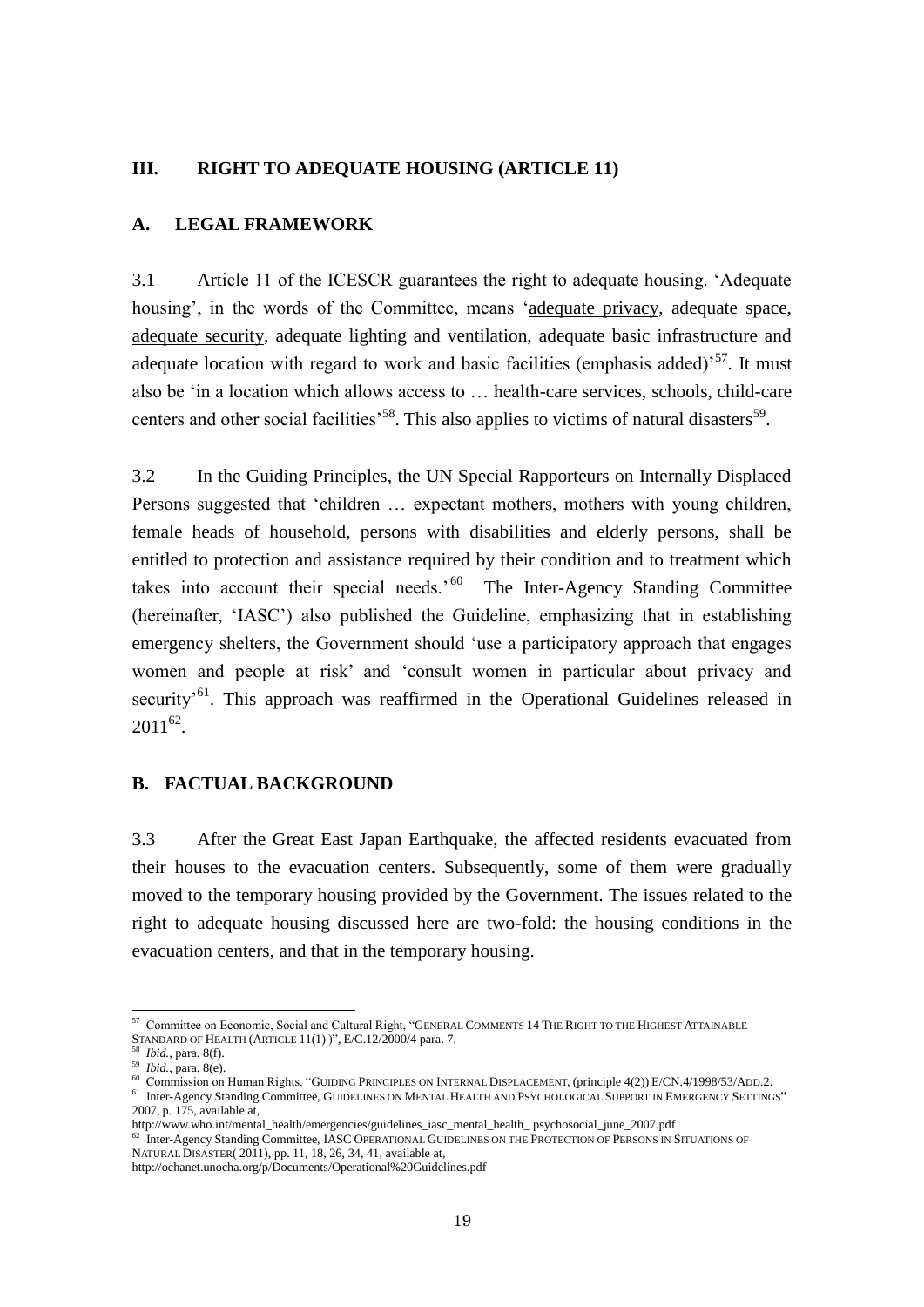#### *i. Poor conditions in the evacuation centres*

3.4 The overall conditions of the evacuation centers after the Great East Japan Earthquake were below standard of the "adequate housing" guaranteed by the Covenant. In the aftermath of the Kobe Earthquake in 1995, the Habitat International Coalition observed that

'The overall conditions in all types of accommodation are substantially below the standards that a wealthy, democratic country like Japan could be expected to meet. In various contexts residents have been denied electricity, hot water, access to appropriate and healthy kitchen facilities, privacy, appropriately equipped households to meet physical challenges, secure, safe, violence-free environments, social support networks and security of tenure.<sup>'63</sup>.

Such is still true about the conditions in the evacuation centers provided in the aftermath of the Earthquake in 2011. The evacuation centre is often set up in school gym. In most cases, an evacuee was given one small *futon* in school gym, and that was the only space within which he or she had to stay during daytime and sleep at night. There is no partitions between each *futon* and hence no privacy whatsoever.

The Disaster Relief Act and related regulation prescribe the obligation of government to provide basic human needs of affected people of natural disaster. However, the implementation of the Act is not adequate.

For example, food had been provided during the operation of evacuation centers, nevertheless, the food provided was not adequately nutritious and not in a timely fashion. In most cases within 1 month, the evacuees were distributed only bread and rice balls which were cold and not adequately nutritious. Even after 1 month, the food condition was under nutrition.

3.5 The government conducted several surveys on the condition of evacuation centres. Such survey represents part of reality.

<sup>63</sup> Habitat International Coalition, "STILL WAITING, HOUSING RIGHTS VIOLATIONS IN A LAND OF PLENTY: THE KOBE EARTHQUAKE AND BEYOND"(January 1996), p32, available at,

http://sheltercentre.org/sites/default/files/HIC\_HousingRightsViolationsInALandOfPlenty.pdf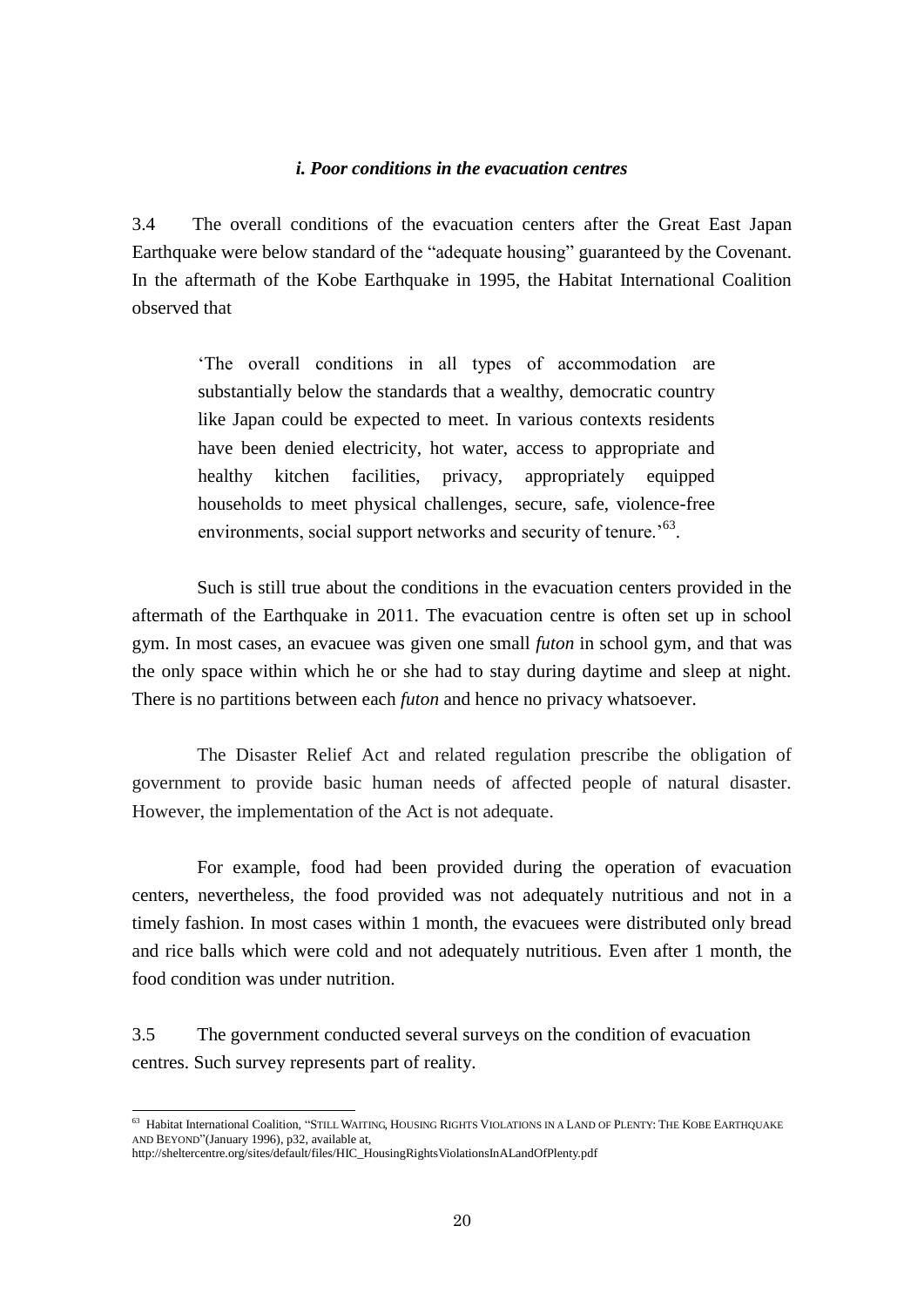For instance, the government conducted a survey between April 20 to 24 by sending a questionnaire to 965 evacuation centres. The 536 Centre responded to the questionaire. One centre was still providing only rice balls and bread, 3 centres were providing only cold meals. There were 182 centers suffering a lack or scarcity of underware to change into, 2 centres were still waiting for recovery of water and other lifelines, 108 centres were without partitions or other private space, 28 centres were without sufficient medical services $64$ . According to the government, it identified centres with the most serious conditions and called on local governments to focus support.

 However, only 55.6% of centres resonded to the survey (the breakdown is 92.6 % in Iwate, 35.2% in Miyagi and 28.6% in Fukushima). There is grave concern that the condition of centres that have not responded are much more serious than the centres which responded<sup>65</sup>.

3.6 As for protection of vulnerable people such as women, persons with disabilities and the elderly, on 28 April 2011, the Cabinet Office published a document entitled, 'The Provision of Support in Response to the Various Needs of Victims'. While the document contained positive implications, none of the points raised by the document have been well implemented on the ground.

Human Rights Now concluded from a series of investigations that at the evacuation centers, various needs of residents, including those of vulnerable people, especially women, people with disabilities and the elderly are not duly regarded in evacuation centers on the ground  $66$ .

3.7 It was found that persons with disabilities were hesitant in moving to the evacuation centers due to lack of proper protection and treatment, concern about discrimination or abuse. Some even had to leave the centers. Only a few prefectures provided special evacuation centers for persons with disabilities and the elderly. As a result, significant numbers of persons with disabilities could not even stay in an evacuation centre. Due to the poor conditions of the evacuation centers, the health condition of evacuees was also an issue. In summer, the elderly ran a risk of

 $\overline{\phantom{a}}$ 

<sup>64</sup> See the following website, http://www.cao.go.jp/shien/2-shien/6-zentyosa/3-result-3th.pdf

<sup>&</sup>lt;sup>65</sup> The government terminated the survey on 1 June 2011. See the following website,

http://www.cao.go.jp/shien/2-shien/4-zentyosa.html

<sup>66</sup> Human Rights Now, "STATEMENT REGARDING THE ESTABLISHMENT OF EVACUATION CENTRES WITH DUE CONSIDERATION OF THE VARIOUS NEEDS OF RESIDENTS INCLUDING THOSE OF WOMEN"(MAY 2011), pp. 1 ff (Appendix 3), available at,

http://hrn.or.jp/eng/activity/area/japan/regarding-the-establishment-of-evacuation-centres-with-due-consideration-of-the-various-nee ds-of-res/)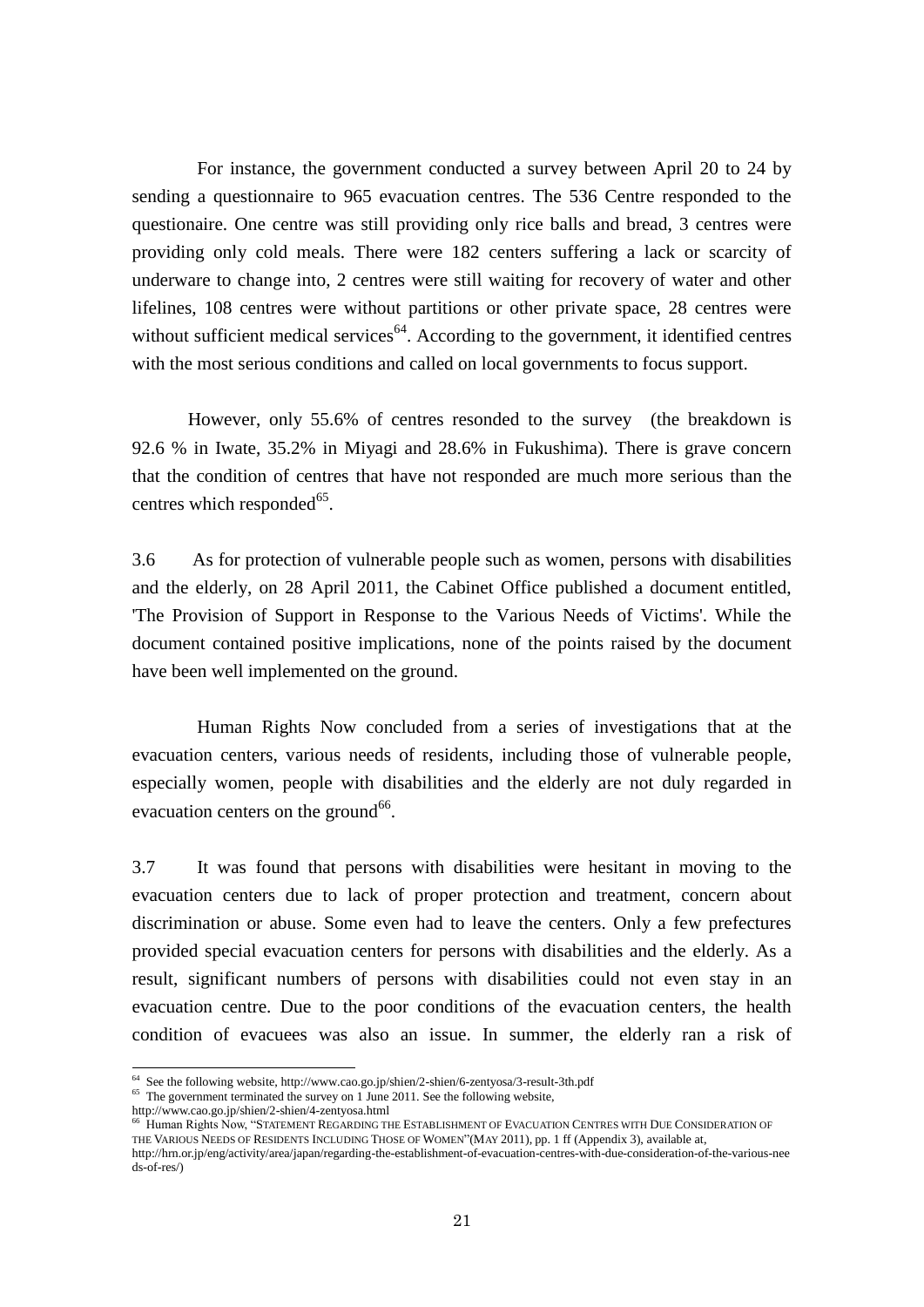hyperthermia as air-conditioners were not equipped at the evacuation centers. In some areas where the dose of nuclear radiation was high such as Minamisoma, the evacuees had to open the windows so as to avoid hyperthermia, running the potential risk of high-level nuclear exposure<sup>67</sup>.

3.8 Treatment and protection of women are inadequate in evacuation centres. The right to privacy of women in the evacuation centres was not protected.

 In its survey in April and May in 2011, Human Rights Now found that a significant number of the evacuation centres failed to address women's needs, as shown by the following<sup>68</sup>:

- ・ No room-partitions between men and women.
- ・ Changing rooms or nursing rooms for women were not provided
- ・ It was also difficult to do laundry as little safe space was secured to hang out female laundry. Women had no choice but to use their underwear once and throw it away, and the supply of underwear was limited.
- ・ No safe and separate toilets for women and men. Further, they were set up outside and therefore unsafe.
- ・ Counselling by female doctors, public health nurses, and female counsellors were not provided in most cases.
- ・ In some centres in which residents have to cook, gender roles are being forcefully applied. Women were coercively allocated to do the cooking all day, regardless of marital status or occupation, whilst men were not so obliged.

In many cases, women did not join the administration of the centre. It was also reported that various issues were decided by area leaders who ran the evacuation centres and women were forced to keep silent. For example, the introduction of partitions was refused on the grounds that it would harm the unity of communities.

3.9 Thus the conditions of the evacuations have been very serious and most of the evacuation centers were below standard. Moreover, due considerations were not adequately given to vulnerable people at the centers. Although the condition of evacuation centre has gradually improved, it cannot be said that the living condition of

<sup>67</sup> Human Rights Now, "Report on Minamisoma"(July 2011), available at,

http://hrn.or.jp/activity/20110721minamisouma.pdf

<sup>68</sup> Human Rights Now, "STATEMENT REGARDING THE ESTABLISHMENT OF EVACUATION CENTRES WITH DUE CONSIDERATION OF THE VARIOUS NEEDS OF RESIDENTS INCLUDING THOSE OF WOMEN"(MAY 2011), pp. 1 ff (Appendix 3)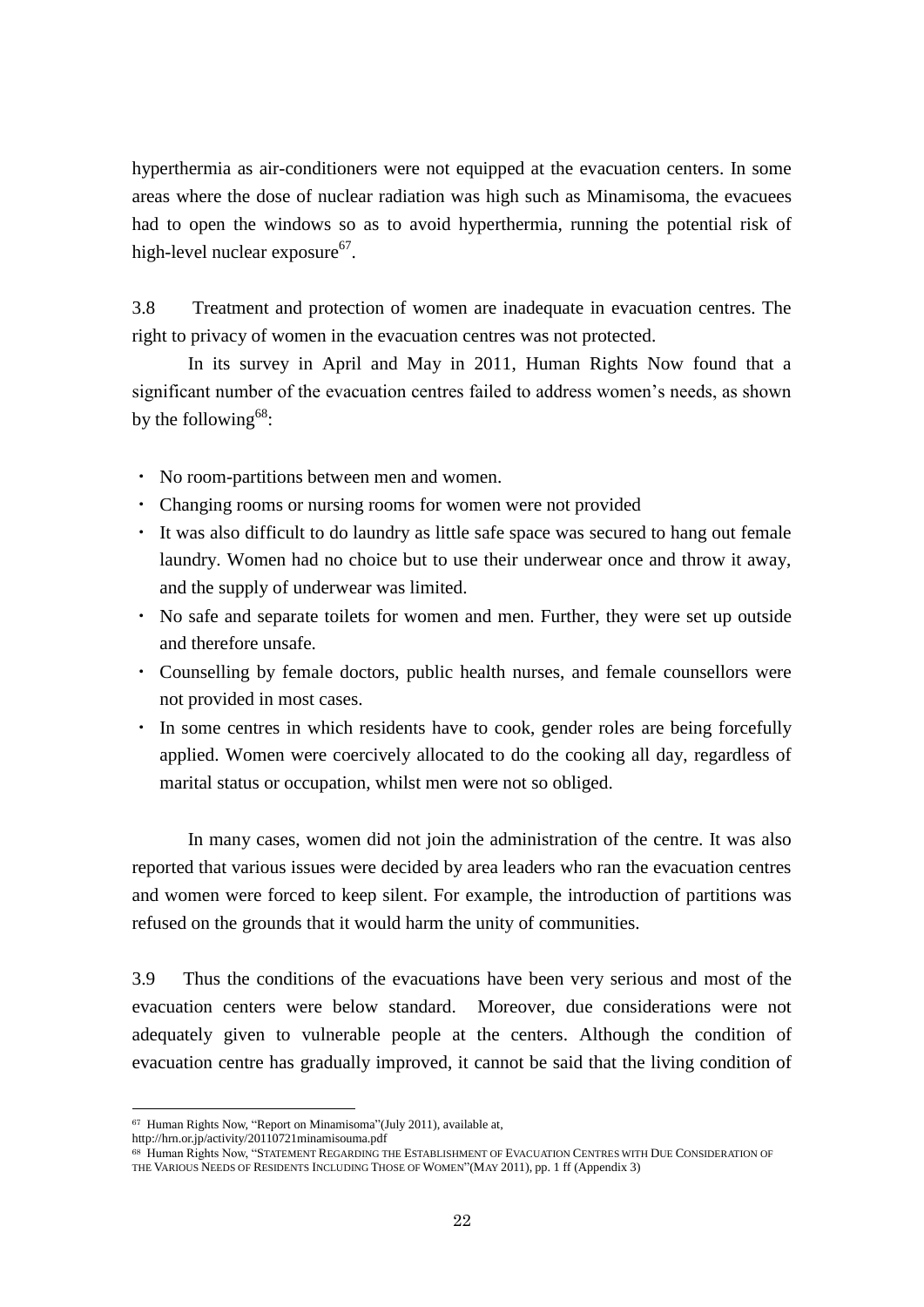people in evacuation centers meets the adequate living standard guaranteed by the Covenant.

This situation has continued much longer than the emergency phase. Most people moved from an evacuation centre to a temporary shelter in summer or fall in 2011. Thus, most evacuees had to endure very severe conditions at an evacuation center for several months.

Further, it was announced that food distribution service would be terminated when affected people move to the temporary shelter. Although some evacuees were moving to the temporary houses in summer, those who could not depend on themselves did not want to do so because the food provision to the temporary houses was terminated. As a result, people facing a severe economic situation and the most vulnerable people had no choice but to endure the poor conditions of evacuation centers for a long period.

### *ii. Poor conditions in the temporary housing*

3.12 Of particular concern, as already mentioned, is the termination of food aid to residents in temporary housing or their own houses $^{69}$ , and insufficient transportation services to medical facilities<sup>70</sup>. Those who moved to the temporary housing always encountered adversities in transportation. Elderly or people with disabilities face the greatest difficulty of these situations. Even though many people claim that they want cycle, bus or other such transportation services, such demand was not fulfilled in most of the devastated areas. Also, it was found that heaters were not established in the temporary housing until late in winter.

3.13 According to the investigation conducted by Human Rights Now in February 2012, it is clear that there are still various unsolved problems regarding the right to adequate housing even though a year has passed. In some temporary shelters in Kesennuma city, where it gets severely cold in winter, for instance, adequate heating appliances were not provided until the end of 2011. Also, since plumbing was set up in

<sup>69</sup> Human Rights Now, "PROPOSAL REGARDING AFFECTED PEOPLE'S RIGHT TO HOUSING AND ADEQUATE LIVELIHOOD SUPPORT, 2011"(May 2011), available at,

http://hrn.or.jp/eng/activity/area/japan/statement-proposal-regarding-affected-peoples-right-to-housing-and-adequate-livelihood-sup port/

<sup>70</sup> *Ibid.*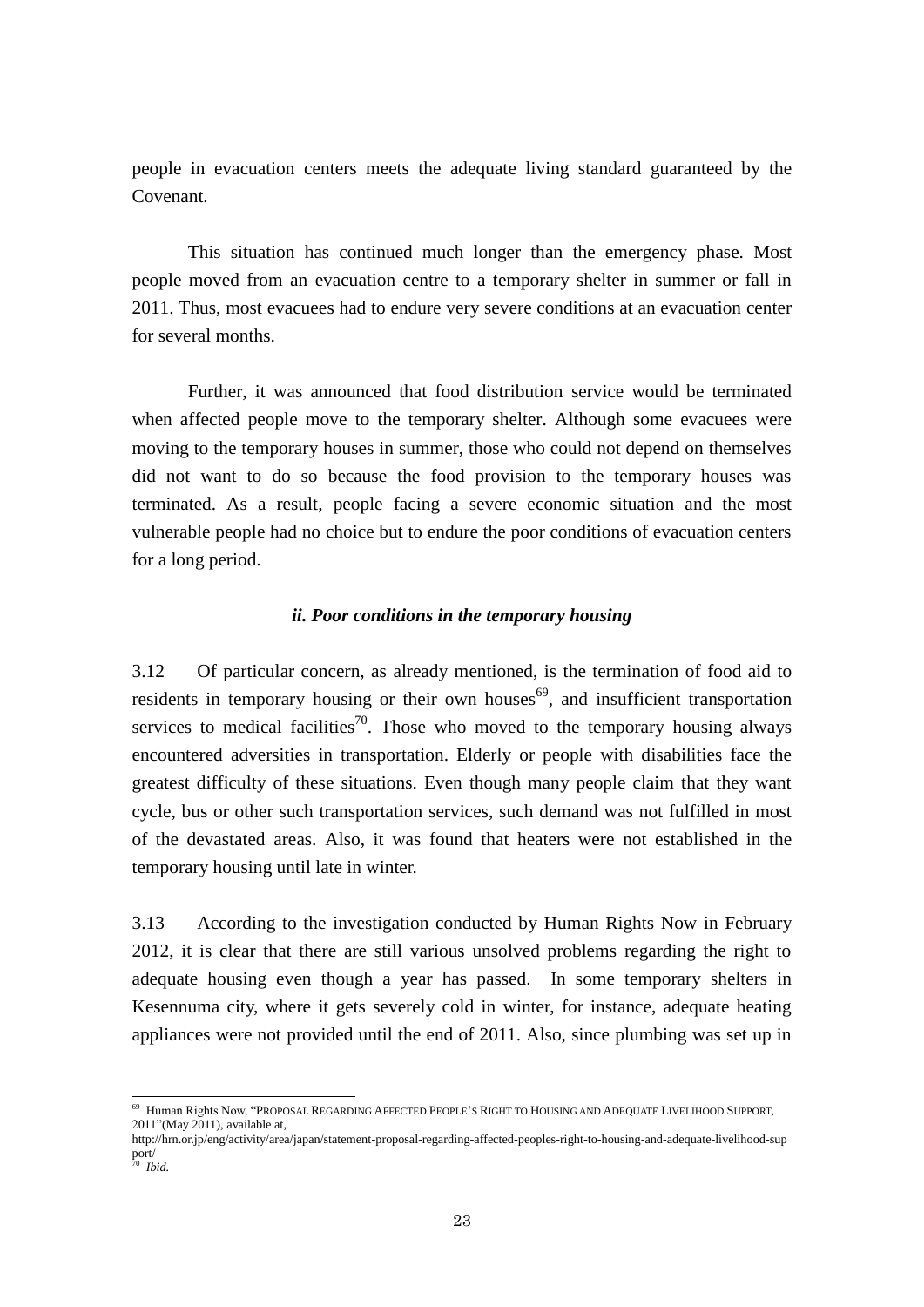ineffective ways, most became frozen in December. Some are even located in dangerous areas, where a cliff could potentially  $fall<sup>71</sup>$ .

 Although the temporary housing in Kesennuma has many elderly residents, there is no medical support or medical checks from the local government. No food has been provided or distributed by the local government to the residents living in temporary shelters. In its second review of Japan, the Committee expressed concern and recommendation on people's living condition after the Hanshin-Awaji Earthquake disaster, and the exact same concern and problems are indeed raised and unsolved this time.

*Many resettled earthquake victims who are over 60 years of age lack community centres, access to health centres and outpatient nursing'<sup>72</sup> , 'The Committee recommends that State party encourage Hyogo Prefecture to step up and expand its community service, in particular to older and disabled persons'<sup>73</sup>*

3.14 The issues elaborated above should suffice to show the failure of the government to provide adequate housing to the victims of the Great East Japan Earthquake as well as nuclear accident.

# **C. PROPOSED LIST OF ISSUES**

3.15 Human Rights Now suggests the Committee to include the following as the list of issues:

- Provide information on the government survey of status and condition of all evacuated people after the Great East Japan Earthquake, length of living in evacuation centers and their current status;
- Provide detailed information of living conditions of the evacuation centers accommodating affected people by the Great East Japan Earthquake;
- To what extent were food supply, social services, social benefits, education and health-care services available to persons who have lived at evacuation centers;

 $\overline{a}$ 

<sup>71</sup> Fukushima Report, *supra* note19 (See Appendix 1).

<sup>72</sup> Ibid., para. 27.

 $73$  *Ibid.*, para. 54.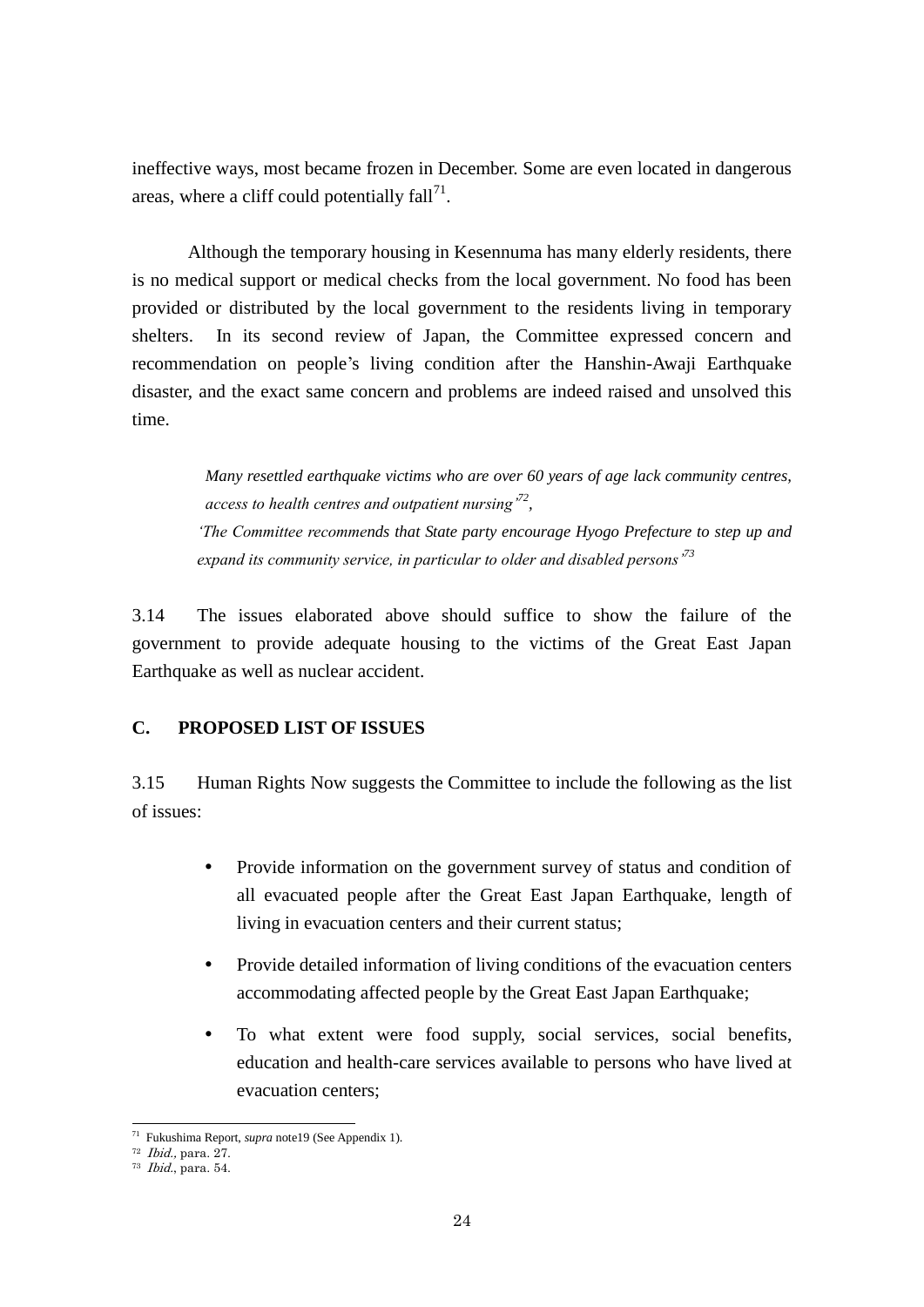- Described detailed measures taken by the government to protect vulnerable people such as women, children, persons with disabilities, foreign nationals, elderly and single mothers living in evacuation centers, and fulfill their special needs;
- Provide detailed information of living conditions of the temporary shelter accommodating affected people after the Great East Japan Earthquake;
- Explain to what extent food supply, social services, social benefits, and health-care services were available to persons who are living in temporary shelters;
- Describe detailed measures taken by the government to protect vulnerable people such as women, children, persons with disabilities, foreign nationals, the elderly, and single mothers living in temporary shelters and fulfill their special needs.

# <span id="page-28-0"></span>**D. PROPOSED RECOMMENDATIONS**

3.16 Human Rights Now suggests the Committee to adopt the following recommendations in the concluding observations:

- to survey the conditions of each evacuation centre, monitor the application of the Disaster Relief Act in each evacuation centre and adequately guarantee the affected people's rights to food, health and housing by providing support to local governments if necessary;
- to investigate the conditions of temporary shelter and monitor the situation of affected people, and immediately provide support for the affected people whose rights to food, health and housing are not fully guaranteed. The focus should be given the status of vulnerable people, including children, women, elderly, persons with disabilities, foreign nationals, and single mothers.
- to ensure local governments provide basic health care and periodic medical checks by medical professionals, and support of transportation services in all temporary shelters, as well as provide food supply if necessary.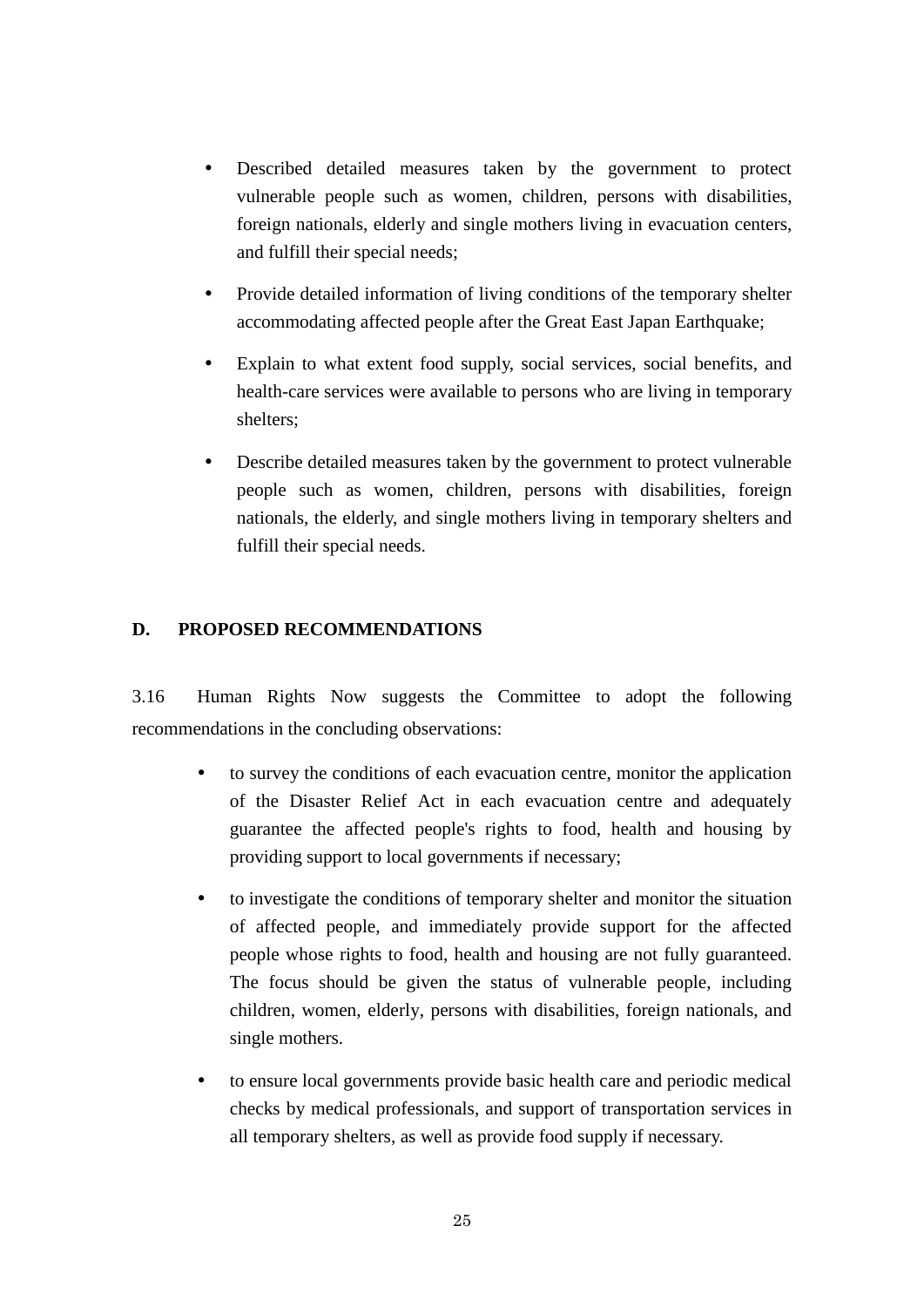to conduct nationwide and local level training for both national and local government staffs regarding the internationally recognized human rights standard on protection of affected people, such as this Covenant, UN Basic Principle of Internally Displaced People and IASC guideline, and establish effected guidelines based on such standard.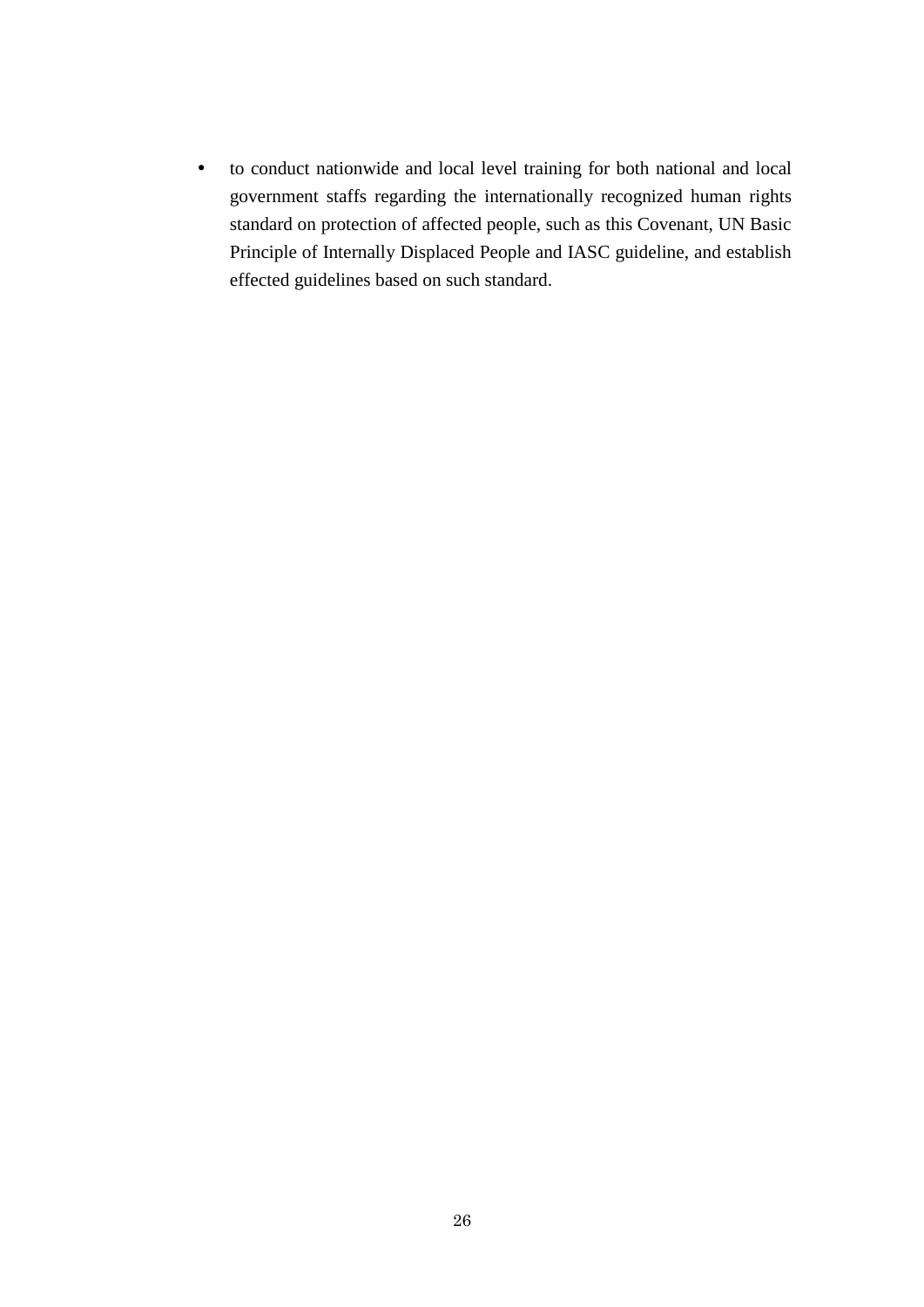# <span id="page-30-0"></span>**IV. RIGHT TO ADEQAUTE FOOD (ARTICLE 11)**

#### <span id="page-30-1"></span>**A. LEGAL FRAMEWORK**

4.1 Article 11 of the ICESCR protects the right of adequate food. In its General Comment No. 12, the Committee was of the view that '[E]very State is obliged to ensure for everyone under its jurisdiction access to the minimum essential food which is sufficient, nutritionally adequate and safe (emphasis added)<sup> $74$ </sup>. The Committee also emphasized that State parties bear such an obligation 'even in times of natural or other disasters<sup>'75</sup>.

#### <span id="page-30-2"></span>**B. FACTUAL BACKGROUND**

4.2 As mentioned already, food provision to evacuation centers and temporary housing are problematic. The food was not nutritious and not delivered in a timely manner. Moreover, the government officially announced that the food aid to temporary housing would be terminated, which renders evacuees reluctant to move to temporary housing.

4.3 Equally of particular concern in relation to the right to food is the safety of food and products in Fukushima prefecture, where a great extent of nuclear radiation was leaked. The consumption of food and products exposed to nuclear radiation leads to a serious issue of internal nuclear exposure.

In March 2011, the government has immediately set out provisional standards for food in the wake of the Fukushima nuclear plant disaster<sup>76</sup>, but such standards are set unusually low compared to standards set by WHO or other countries. For example, WHO's standard for radionuclides in drinking water is set at no more than 10 Becquerel (Bq)/L for I-131, Cs-134 and Cs-137, respectively<sup>77</sup>, whereas the Japanese standard for ordinary people is set at no more than 300 Bq/L for radioactive iodine, such as I-131, and no more than 200 Bq/L for radioactive cesium, and set at no more than 100 Bq/L for infants<sup>78</sup>. With regard to the level of radioactive cesium in foods

<sup>74</sup> Committee on Economic, Social and Cultural Right, "GENERAL COMMENTS 12 THE RIGHT TO ADEQUATE FOOD (ARTICLE 11)", E/C. 12/ 1999/5 para. 14.

<sup>75</sup> *Ibid,* para. 6.

<sup>76</sup> Ministry of Health, Labour and Wlfare,"Handling Radiation Contaminated Foods" (March 2011), available at, http://www.mhlw.go.jp/stf/houdou/2r9852000001558e-img/2r9852000001559v.pdf

<sup>77</sup> World Health Organization, "Guidelines for Drinking-water Quality, third edition"(2004), p. 203, available at, http://whqlibdoc.who.int/publications/2004/9241546387\_jpn.pdf

<sup>78</sup> Ministry of Health, Labour ad Welfare, "Handling foods contaminated by radiation" (March 2011), available at,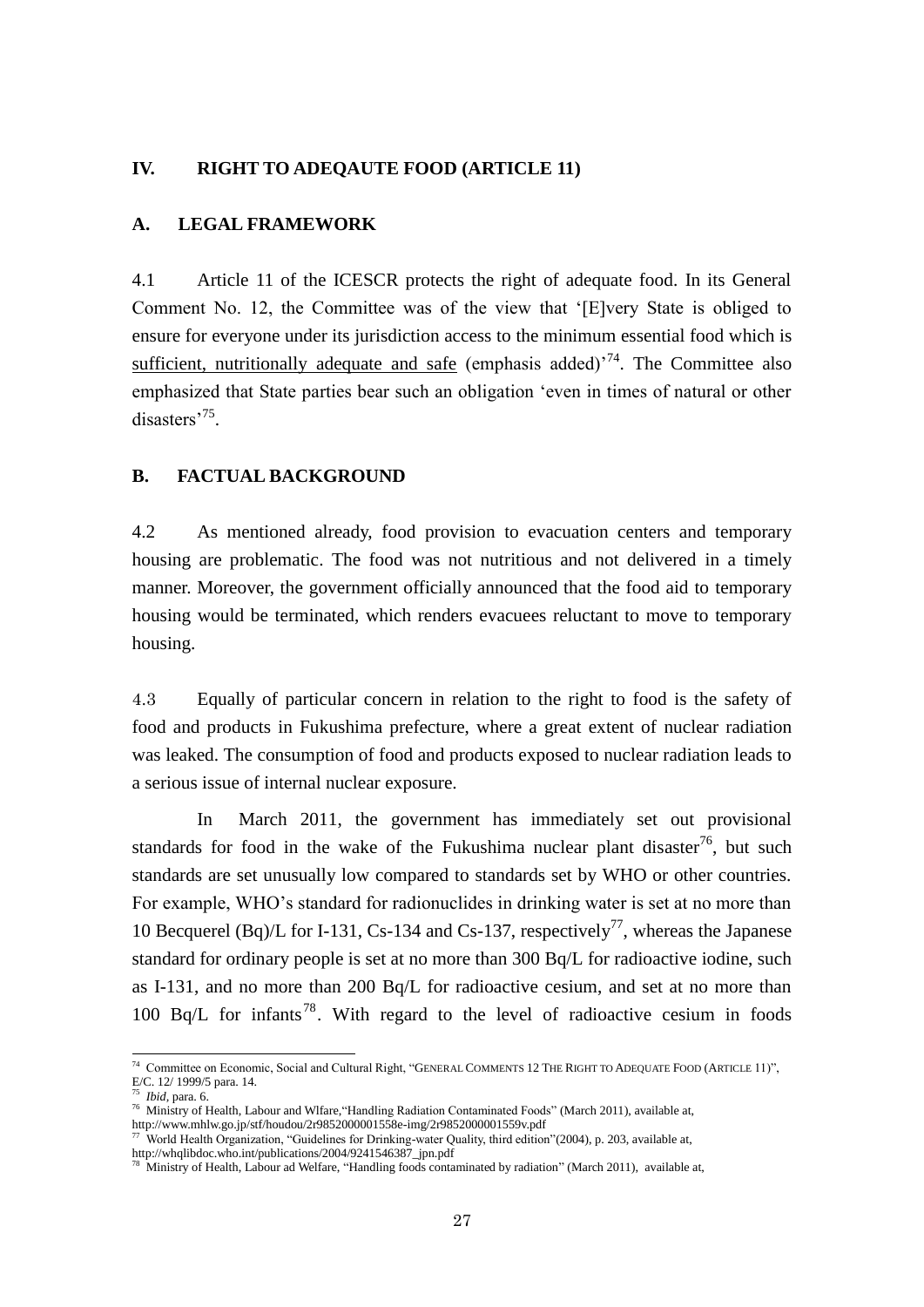consumed by infants, while it is set at no more than 37 Bq/kg in Belarus, 40 Bq/kg in Ukraine and 40 to 60 Bq/kg in Russia<sup>79</sup>, the Japanese provisional standard for vegetables is set at more than 500 Bq/kg for radioactive cesium and no more than 2000 Bq/kg for radioactive iodine such as I-131, with no restrictive standard for foods consumed by children<sup>80</sup>.

The Government announced that a stricter standard would be adopted in April,  $2012^{81}$ . This is summarized in the following table.

|                        | The current tentative standard | The new standard     |                                 |
|------------------------|--------------------------------|----------------------|---------------------------------|
| <b>Products</b>        | Permissible Dose (Bq/kg)       | <b>Products</b>      | <b>Permissible Dose (Bq/kg)</b> |
| Drinking water         | 200                            | Drinking water       | 10                              |
| Milk, dairy products   | 200                            | Milk                 | 50                              |
| Vegetable              |                                | General products     | 100                             |
| 500<br>Cereal products |                                |                      |                                 |
| Meat, fish, eggs       |                                | Products for infants | 50                              |

However, two issues remain in this regard. Firstly, it still remains unclear whether the new standard will be substantially and effectively implemented so as to guarantee the safety of food and products, and secondly, in any event, the new standard for some products is still generally higher than that used in other countries, in particular the strict standards in the affected states of the Chernobyl accident, such as Belarus and Ukraine<sup>82</sup>.

http://www.mhlw.go.jp/topics/bukyoku/iyaku/syoku-anzen/gyousei/dl/h23\_katyoukaigi\_02\_01.pdf<br>
<sup>82</sup>\_IAEA Chamebel Dependent Chamebel News Side Chamebel Dependent Chamebel Dependent Chamebel Dependent Chamebel Dependent Chame

 $\overline{\phantom{a}}$ 

http://www.mhlw.go.jp/stf/houdou/2r9852000001558e-img/2r9852000001559v.pdf

<sup>79</sup> International Atomic Energy Agency (IAEA), "ENVIRONMENTAL CONSEQUENCES OF THE CHERNOBYL ACCIDENT AND THEIR REMEDIATION: TWENTY YEARS EXPERIENCE" (2006)[hereinafter IAEA Chernobyl Report], P71, available at, http://www-pub.iaea.org/mtcd/publications/pdf/pub1239\_web.pdf

<sup>&</sup>lt;sup>80</sup> The provisional standard allows for a radioactive cesium level of 200Bq/kg for drinking waters and dairy products, and 500Bq/kg for other food products. This is five times greater than the radioactive waste clearance level used by the Nuclear Safety Commission of Japan, which set the level by recommendation from ICRP.

<sup>81</sup> Safety Division, Pharmeceutical and Food Safety Bureau, Ministry of Health, Labour and Welfare, "DOCUMENTS FOR 2011 RELEVANT DIRECTORS CONFERENCE NATIONAL FOOD SANITATION" (February 2012), available at,

IAEA Chernobyl Report, supra note  $\overline{75}$ , p. 71.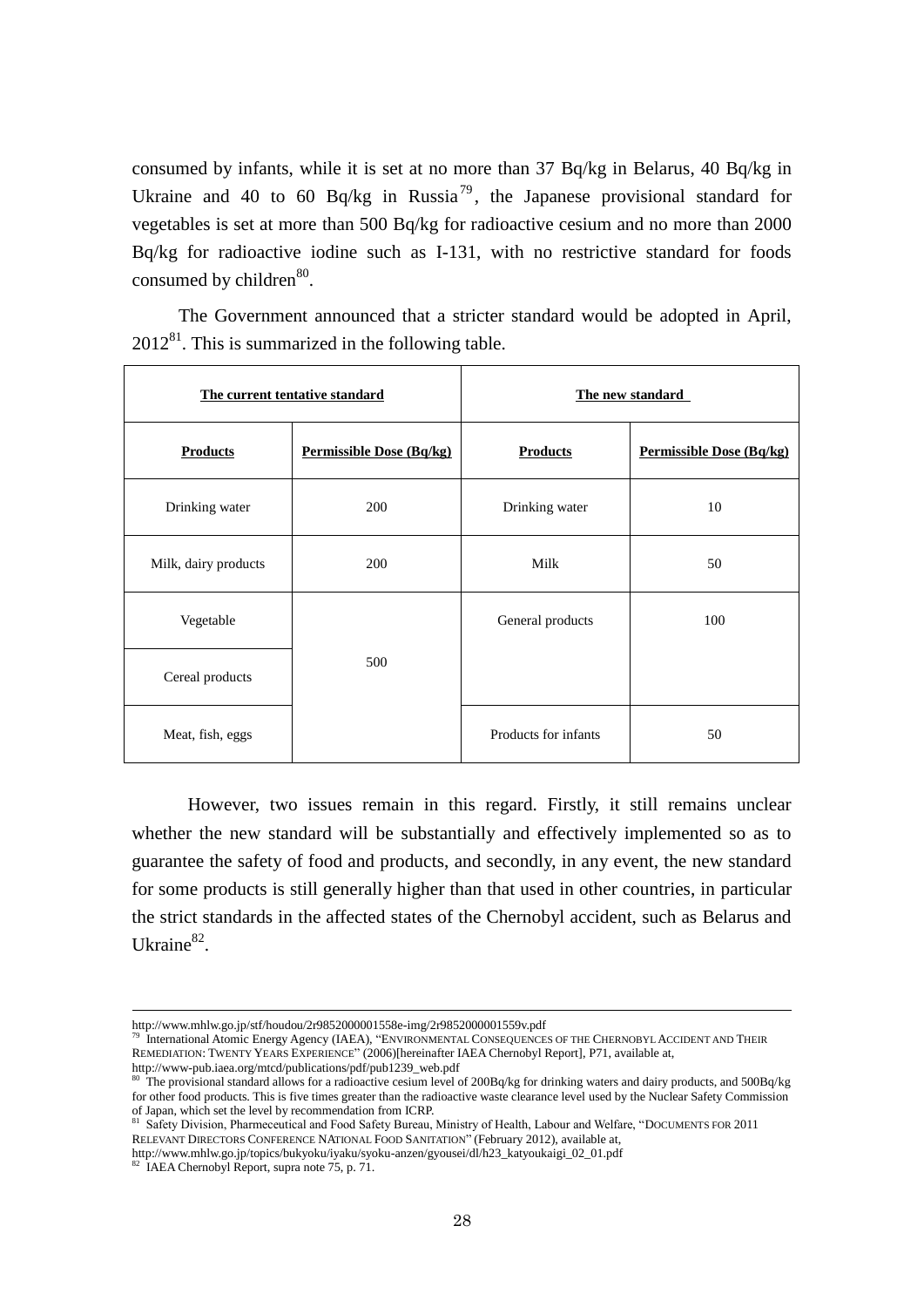4.4 In addition to the issue of standards, the food testing system is also a problem. A food safety check system was established by the Fukushima prefectural government, and data on cesium in food products is disclosed in daily newspapers; however, it was found that the check system is ineffective, in particular, in terms of sampling. The result of the interview Human Rights Now conducted with the prefecture officials<sup>83</sup> could be summarized as follows (See also Appendix 1).

| <b>Food and products</b> | <b>Sampling method</b>                                                                     |
|--------------------------|--------------------------------------------------------------------------------------------|
| Rice                     | - in Fukushima city, one sample will be taken out of one bag of rice (30 kg).              |
|                          | - in Evacuation recommended spots, one sample will be taken from one household. If         |
|                          | a household produces more than fifty bags, another sample will be taken from every         |
|                          | fiftieth bag.                                                                              |
|                          | - in other areas where nuclear radiation was detected, the sampling method is under        |
|                          | consideration.                                                                             |
| Vegetables               | - the authorities will directly go to the designated areas and take a sample of            |
|                          | about $0.6 - 1$ kg.                                                                        |
| Mushrooms                | - in the case of a farm, the officials will take a sample of 500g from 1 farm regardless   |
|                          | of the amount of production.                                                               |
|                          | - in the case of wild mushrooms, in principle, a sample of 300g will be taken but          |
|                          | sometimes taking sample is impossible.                                                     |
| Mountain vegetables      | -there is no clear standard but, roughly, a sample of 300-500g will be taken.              |
| Marine products          | - in general, a sample of 100 products will be taken once a week                           |
|                          | - in the case of the sea, the territorial sea within Fukushima is divided into 9 sections, |
|                          | from each of which, a sample will be taken.                                                |
|                          | - in the case of a river, basically, a sample will be taken once a month.                  |
| Processed products       | - a sample of 500g will be taken from each factory.                                        |

These data reveal the lukewarm attitude of the Government regarding the sampling method for food testing, the results of which concern residents' safety.

4.5 What is of even greater concern is the school lunches that students are forced to

<sup>-</sup><sup>83</sup> Fukushima Report, *supra* note 19, Table 5, pp. 1-3 ( Appendix 1).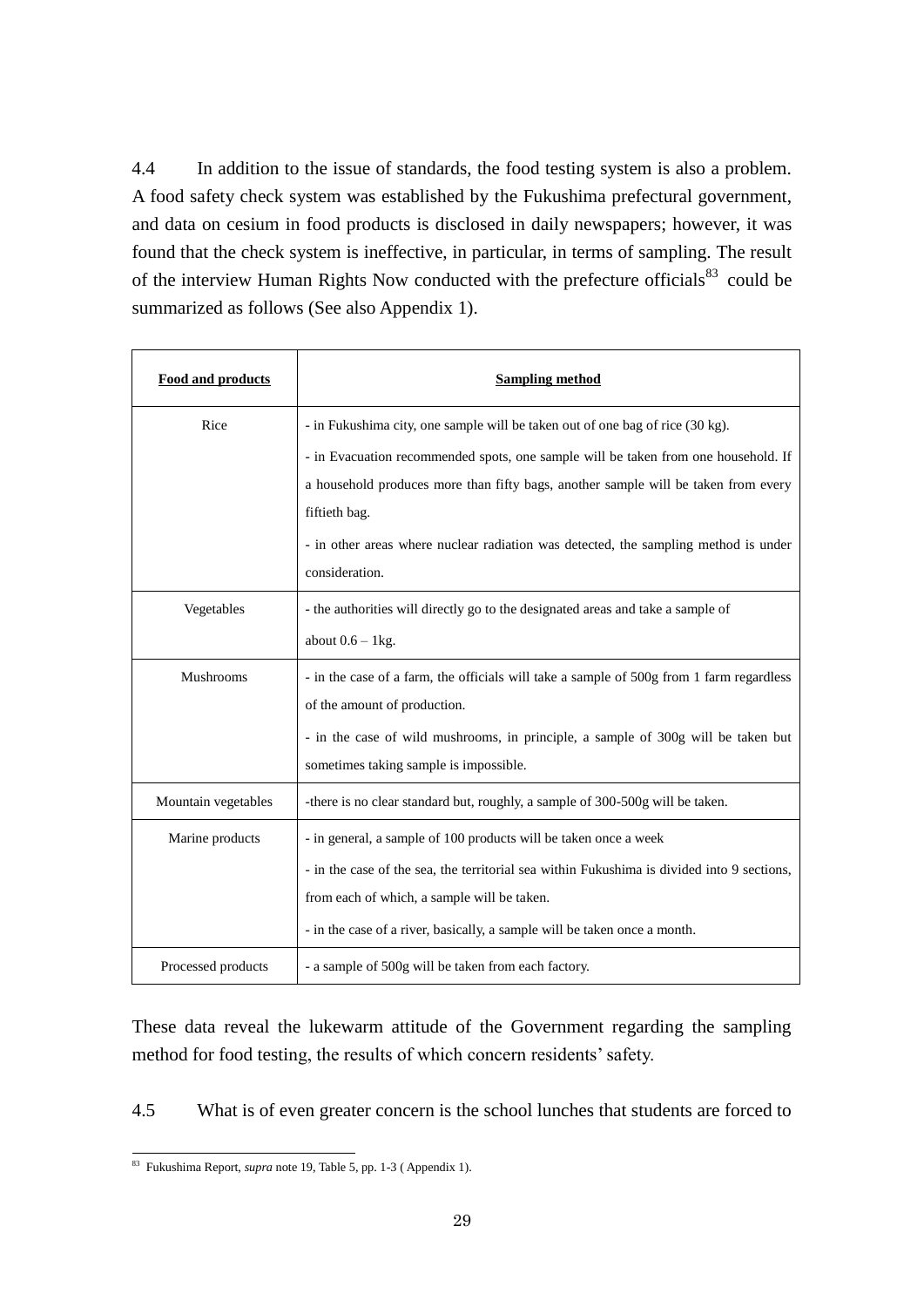eat. The products used for the school lunches are from Fukushima prefecture. Based on the above incomplete check system, the safety of food in school lunches is problematic. While some schools permit students to bring their own rice and milk, some do not. Human Rights Now found in the investigation that although they worried about the safety of the food, many students were hesitant to bring their own lunch, for that would make them isolated from the majority of their peers.

4.6 The loose testing issue can also be found here. In Fukushima city, the school lunch centers have tested school lunches only once a week, and the schools which provide their own lunches test only twice a month. In Koriyama city, the testing system is yet to be introduced (as of January  $2012)^{84}$ .

4.7 The government announced that it would allocate the 2011 budget for the school lunch testing system but the amount is roughly 100 million yen. This would mean that one prefecture will be able to buy approximately five testing machines. In February 2012, the Fukushima Prefectural Government publicly announced that the food safety testing for all school lunches will be introduced at the school lunch centre in Fukushima Prefecture. However, this depends on the national budget of 2012 fiscal year, and whether it would be effectively implemented still remains unclear.

4.8 Thus, the failure of the Government to take effective measures should raise great concerns as to its obligation under Article 11 of the ICESCR to ensure access to food which is safe.

# **C. PROPOSED LIST OF ISSUES**

4.9 Human Rights Now suggests the Committee to include following as the list of issues:

- Provide information on the national standard of food security;
- Provide measures taken by the government to ensure the safety of food from nuclear contamination;
- Explain how often the food safety testing has been conducted;

<sup>-</sup><sup>84</sup> *Ibid.,* p. 17.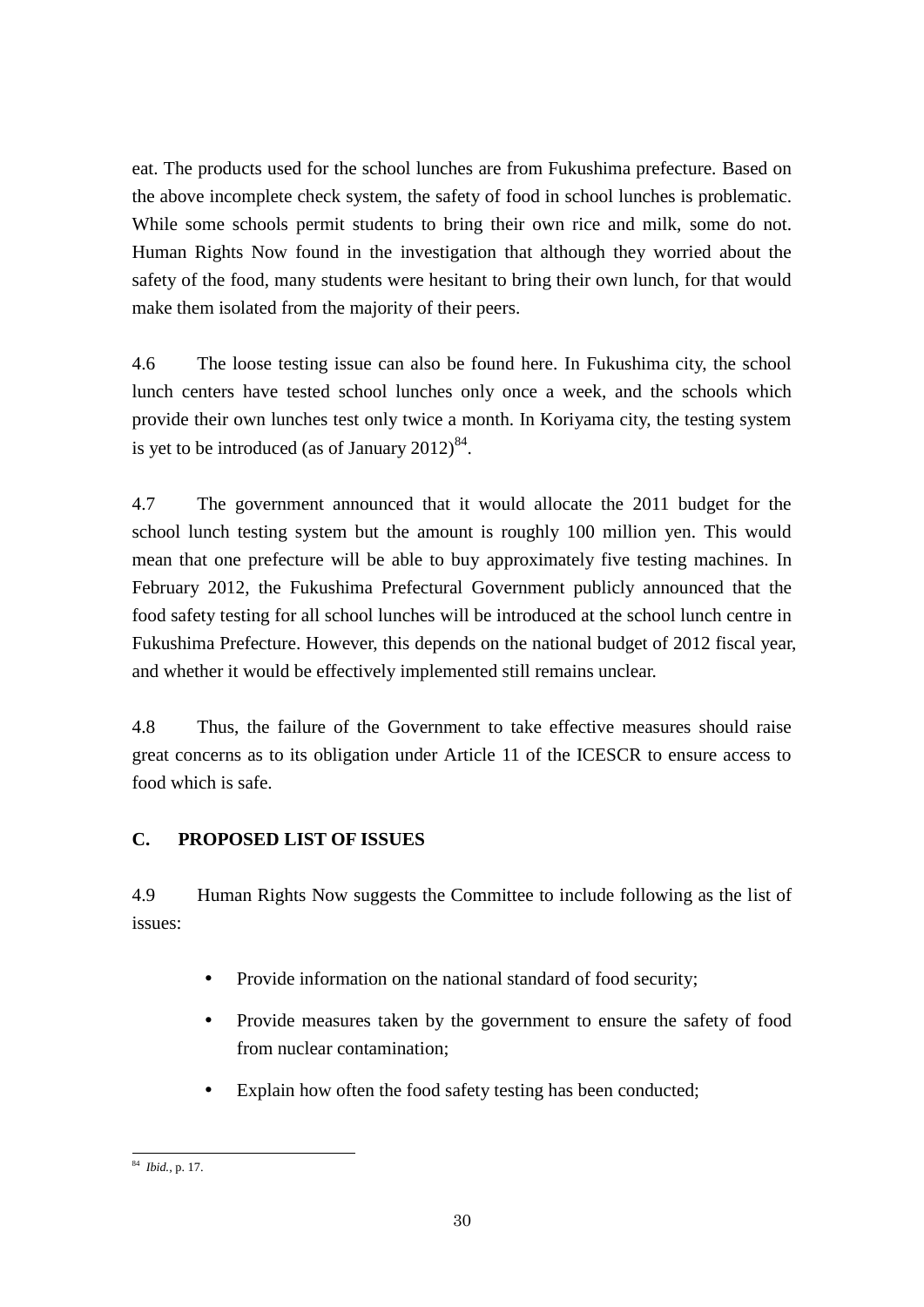- Explain whether, and to what extent, the Government has taken measures necessary to guarantee the safety of school lunches provided for students;
- Explain how samples have been taken for testing (this clarification should cover as many kinds of products as possible);
- Explain whether, and to what extent, the Government is making public the information regarding food safety testing.

# <span id="page-34-0"></span>**D. PROPOSED RECOMMENDATIONS**

4.10 Human Rights Now suggests the Committee to adopt the following recommendations in the concluding observation:

- to conduct urgent inspection for contamination of seafood as well as the soil and agricultural produce in farms and plantations in all affected areas, as well as decontamination of the soil in accordance with the results of such inspection;
- to establish a system of sufficient inspection of all products associated with all food ingredients in the affected area and disclose the results of safety testing;
- <span id="page-34-1"></span> to take measures to ensure that all schools and school lunch centres are able to effectively test school lunches, and allocate the budget necessary to achieve that.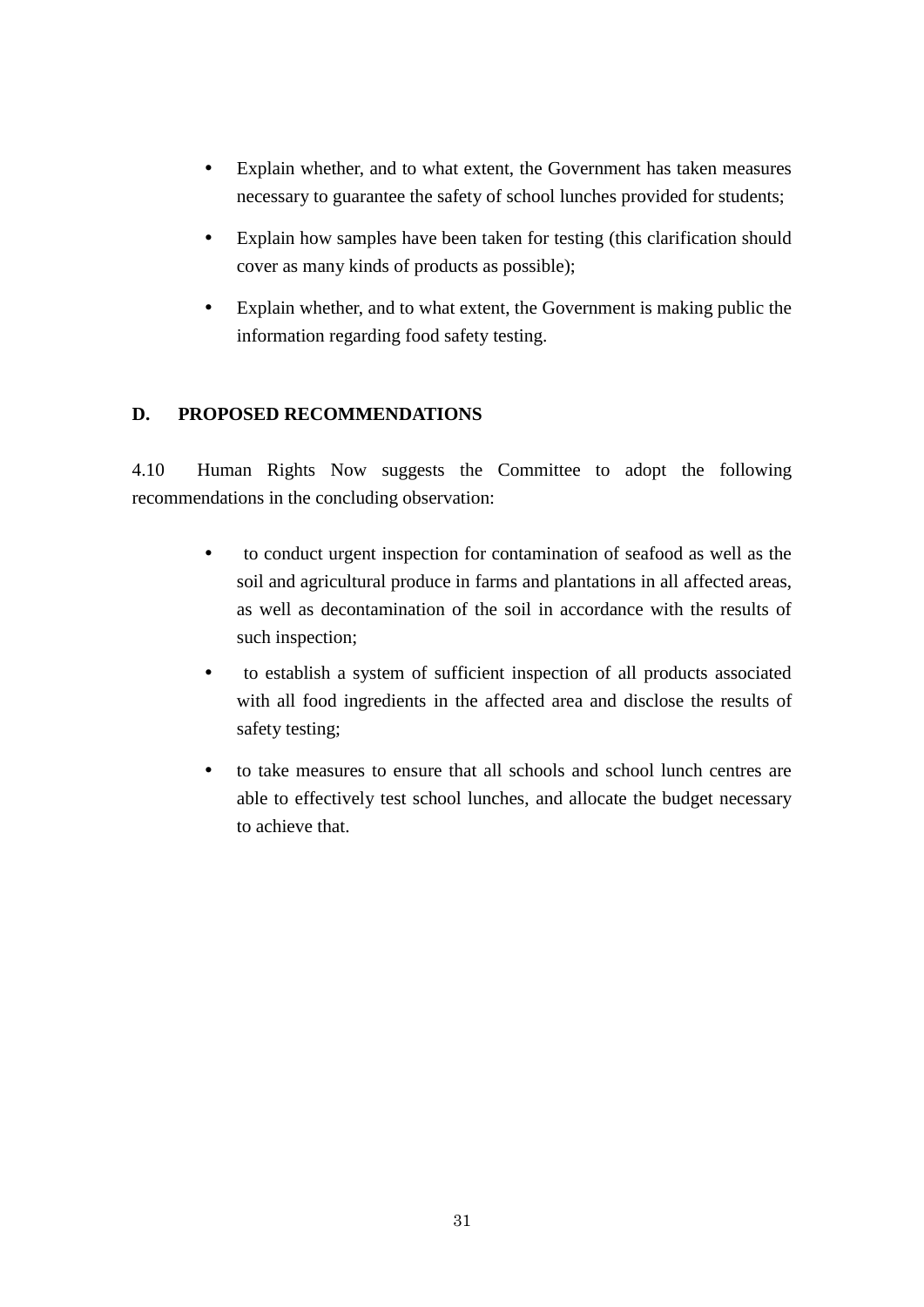## **V. REFERENCES**

#### **UN DOCUMENTS**

- Committee on Economic Social and Cultural Rights, "CONSIDERATION OF REPORTS SUBMITTED BY STATES PARTIES UNDER ARTICLES 16 AND 17 OF THE COVENANT : CONCLUDING OBSERVATIONS OF THE COMMITTEE ON ECONOMIC, SOCIAL AND CULTURAL RIGHTS", E/C. 12/1/1 Add. 67 (2001)
- Committee on Economic, Social and Cultural Right, "GENERAL COMMENTS 3 THE NATURE OF STATE PARTIES OBLIGATIONS (ARTICLE 2 PARAGRAPH 1)", E/1991/23
- Committee on Economic, Social and Cultural Right,"GENERAL COMMENTS 12 THE RIGHT TO ADEQUATE FOOD (ARTICLE 11)", E/C. 12/ 1999/5 para. 14
- Committee on Economic, Social and Cultural Right, "GENERAL COMMENTS 14 THE RIGHT TO THE HIGHEST ATTAINABLE STANDARD OF HEALTH (ARTICLE 11(1))", E/C.12/2000/4 para. 7
- Committee on Economic, Social and Cultural Right, "GENERAL COMMENTS 14 THE RIGHT TO THE HIGHEST ATTAINABLE STANDARD OF HEALTH (ARTICLE 12 )", E/C. 12/ 2000/4
- Commission on Human Rights, "GUIDING PRINCIPLES ON INTERNAL DISPLACEMENT(PRINCIPLE 4(2))", E/CN.4/1998/53/ADD.2.
- The mission team commissioned by the United Nation Development Programme and the United Nations Children's Fund, "THE HUMAN CONSEQUENCES OF THE CHERNOBYL NUCLEAR ACCIDENT; A STRATEGY FOR RECOVERY"(2002)

### **GOVERNMENTAL DOCUMENTS**

- Cabinet Office, Government of Japan, "DELIBERATE EVACUATION AREAS AND SPECIFIC RECOMMENDED FOR EVACUATION"(2011)
- Cabinet Office, "THE NUMBER OF SUICIDES IN RELATION TO THE GREAT EAST JAPAN EARTHQUAKE" (22 December 2011)
- Government of Japan, "REPORT OF JAPANESE GOVERNMENT TO THE IAEA MINISTERIAL CONFERENCE ON NUCLEAR SAFETY"(2011)
- Headquarters for Emergency Disaster Control, Cabinet Office, Government of Japan,"REPORT ON EAST JAPAN EARTHQUAKE" (2011) (in Japanese)
- Ministry of Education, Culture, Sports, Science and Technology, "TO PROPERLY UNDERSTAND NUCLEAR RADIATION"( 2011) (in Japanese)
- Nuclear Emergency Response Headquarters, Ministry of Economy, Trade and Industry, "LIFTING THE EVACUATION-PREPARED AREA IN CASE OF EMERGENCY DESIGNATION"(2011)
- Safety Division, Pharmeceutical and Food Safety Bureau, Ministry of Health, Labour and Welfare, "REGARDING THE TREATMENT OF FOOD AND PRODUCTS"(17 March 2011) (in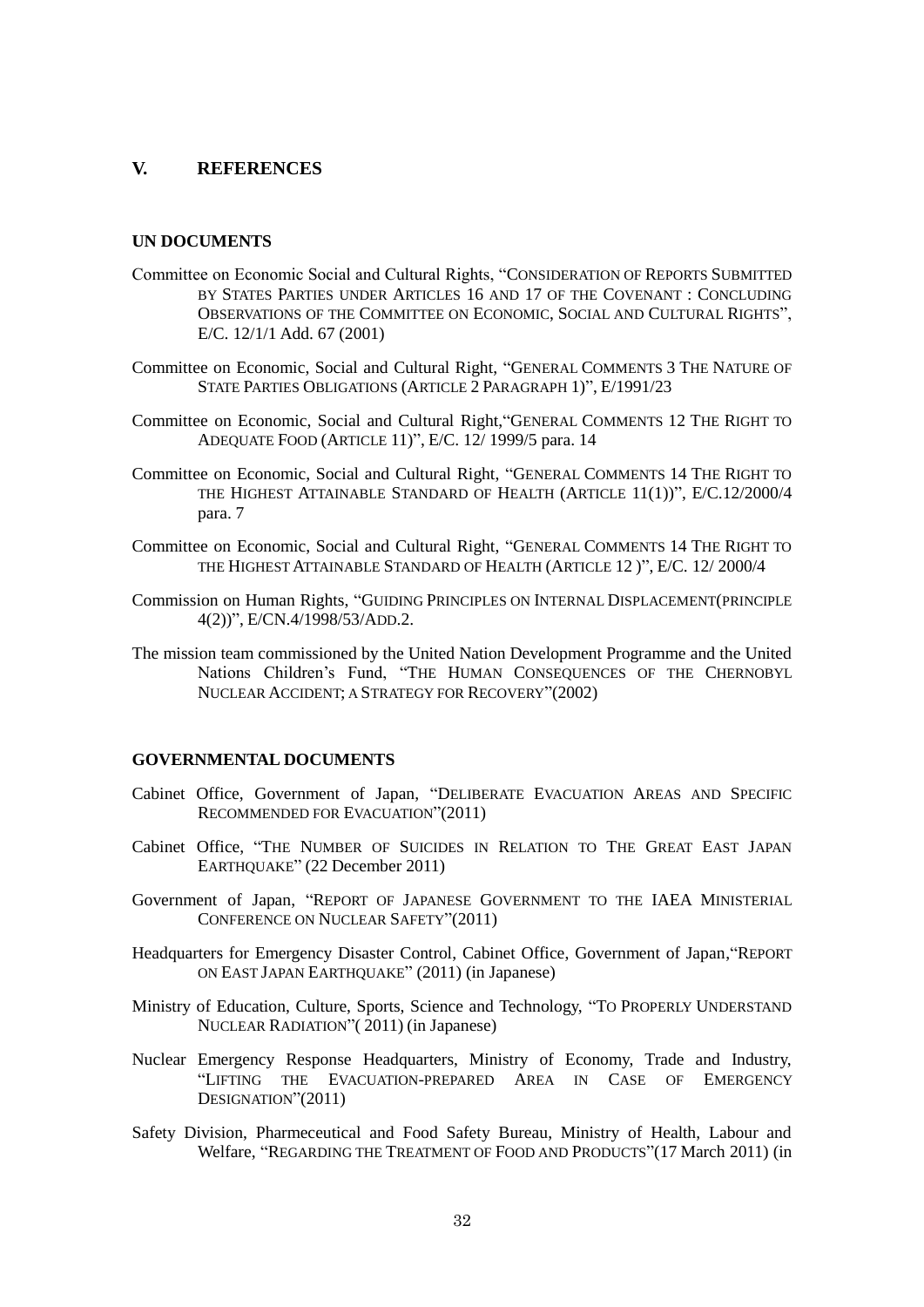#### Japanese)

Safety Division, Pharmeceutical and Food Safety Bureau, Ministry of Health, Labour and Welfare, "DOCUMENTS FOR 2011 RELEVANT DIRECTORS CONFERENCE NATIONAL FOOD SANITATION"(2011).

#### **MISCELLENOUS**

- Asahi Shimbun, "ALL OF THE FOOD TEST FOR SCHOOL LUNCH TO BE CONDUCTED AT THE COOKING CENTRE", (in Japanese)
- Asahi Shimbun Digital, "DISASTERS TAKE HEAVY TOLL ON NURSING HOME RESIDENTS" (20 July 2011)
- Asahi Shimbun Digital, "DISASTER-RELATED DEATH' EXCEEDS 1300 IN 3 PREFECTURES" (27 February 2012) (in Japanese)
- Habitat International Coalition, "STILL WAITING, HOUSING RIGHTS VIOLATIONS IN A LAND OF PLENTY: THE KOBE EARTHQUAKE AND BEYOND" (1996)
- Human Rights Now, "OPINION ON THE MEASURES TO BE TAKEN BY JAPAN AND TOKYO ELECTRIC POWER COMPANY TO ADDRESS THE DESTRUCTION OF HEALTH, ENVIRONMENT AND LIFE CAUSED BY THE FUKUSHIMA DAIICHI NUCLEAR POWER PLANT DISASTER" (2011)
- Human Rights Now, "PROPOSAL REGARDING AFFECTED PEOPLE'S RIGHT TO HOUSING AND ADEQUATE LIVELIHOOD SUPPORT" (2011)
- Human Rights Now, "STATEMENT REGARDING THE ESTABLISHMENT OF EVACUATION CENTRES WITH DUE CONSIDERATION OF THE VARIOUS NEEDS OF RESIDENTS INCLUDING THOSE OF WOMEN" (2011)
- Human Rights Now, Report on Survey in MINAMISOMA, 2012 (in Japanese)
- Human Rights Now, REPORT ON SURVEY IN FUKUSHIMA AND KORIYAMA , July 2011, in Japanese)
- Human Rights Now, "INVESTIGATIVE REPORT ON FUKUSHIMA CITY AND KORIYAMA CITY" (December 2011)
- Human Rights Now, "REPORT ON KESENNUMA SURVEY" (forthcoming)
- Inter-Agency Standing Committee, "GUIDELINES ON MENTAL HEALTH AND PSYCHOLOGICAL SUPPORT IN EMERGENCY SETTINGS"(2007)
- Inter-Agency Standing Committee, "IASC OPERATIONAL GUIDELINES ON THE PROTECTION OF PERSONS IN SITUATIONS OF NATURAL DISASTER"(2011)

International Atomic Energy Agency, "ENVIRONMENTAL CONSEQUENCES OF THE CHERNOBYL ACCIDENT AND THEIR REMEDIATION: TWENTY YEARS EXPERIENCE" (2006)

International Commission on Radiological Protection, "NEW ICRP RECOMMENDATION" (2007)

Ministry of Russian Federation on Civil Defence, Emergencies and Elimination of